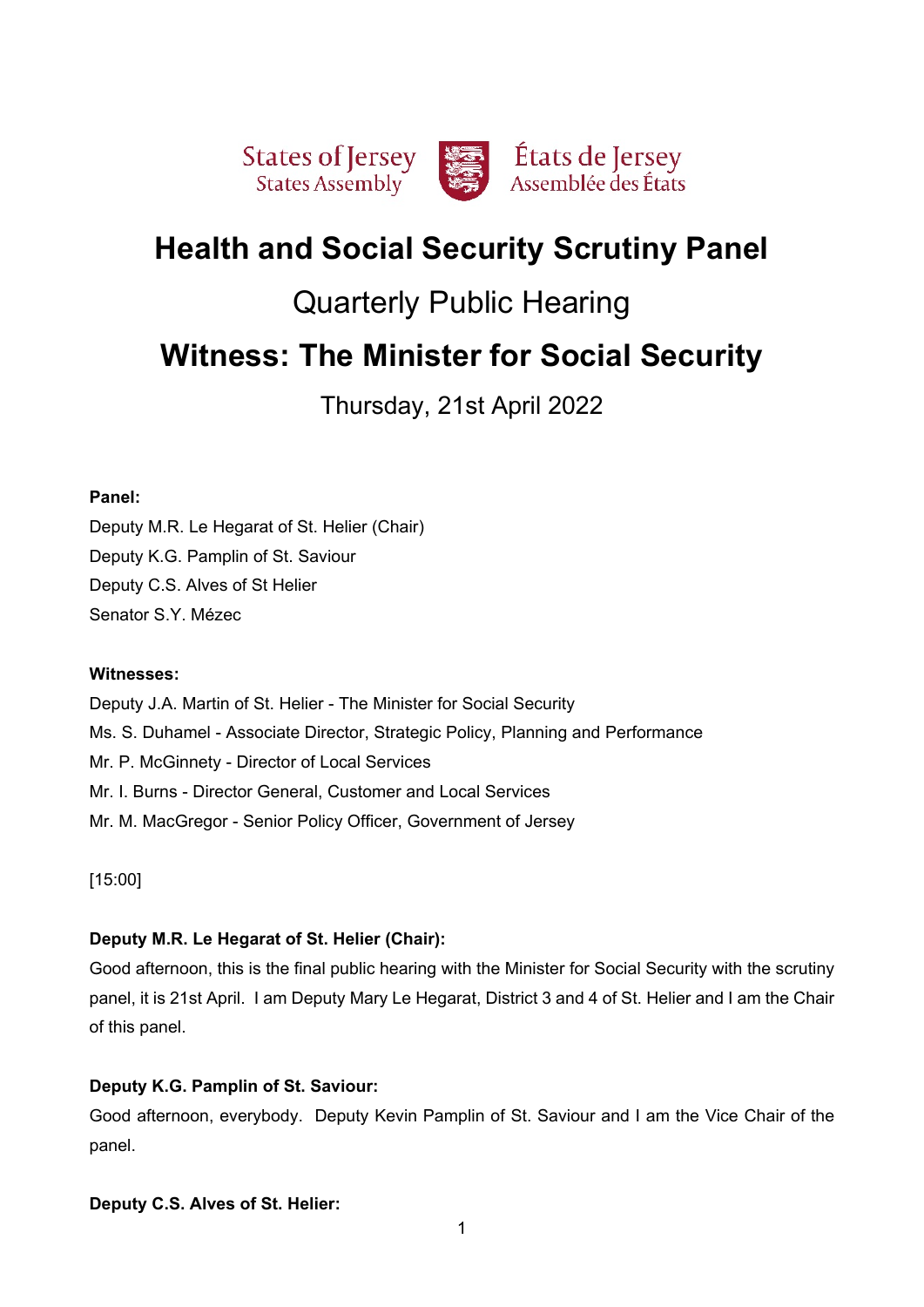Good afternoon, everybody, I am Deputy Carina Alves of St. Helier District 2 and I am a member of the panel.

# **Senator S.Y. Mézec:**

Afternoon, everyone, Senator Sam Mézec and I am a member of the panel.

# **The Minister for Social Security:**

Deputy Judy Martin, I am the Minister for Social Security and Deputy for District 1, soon to be known as south.

# **Director General, Customer and Local Services:**

Good afternoon, panel, Ian Burns, Director General for Customer and Local Services.

# **Associate Director, Strategic Policy, Planning and Performance:**

Good afternoon, I am Sue Duhamel, I am now Associate Director, Strategic Policy, Planning and Performance Department.

# **The Minister for Social Security:**

There are other officers but we do not know if you will need … there are subjects that were covered, do you want them to all introduce or introduce when …

# **Deputy M.R. Le Hegarat:**

Those that are likely to speak, if they could introduce themselves, please, that would be helpful.

# **The Minister for Social Security:**

Absolutely.

# **Director of Local Services:**

Good afternoon, everybody, my name is Paul McGinnety, I am Director of Local Services.

# **The Minister for Social Security:**

That is possibly all.

## **Deputy M.R. Le Hegarat:**

Okay, we will move on. If there is anybody that needs to speak that has not already introduced themselves during the course of events then they can do so just prior to them speaking. Just a reminder that this public hearing works under the same rules as the States Assembly. We are going to kick off with Deputy Pamplin.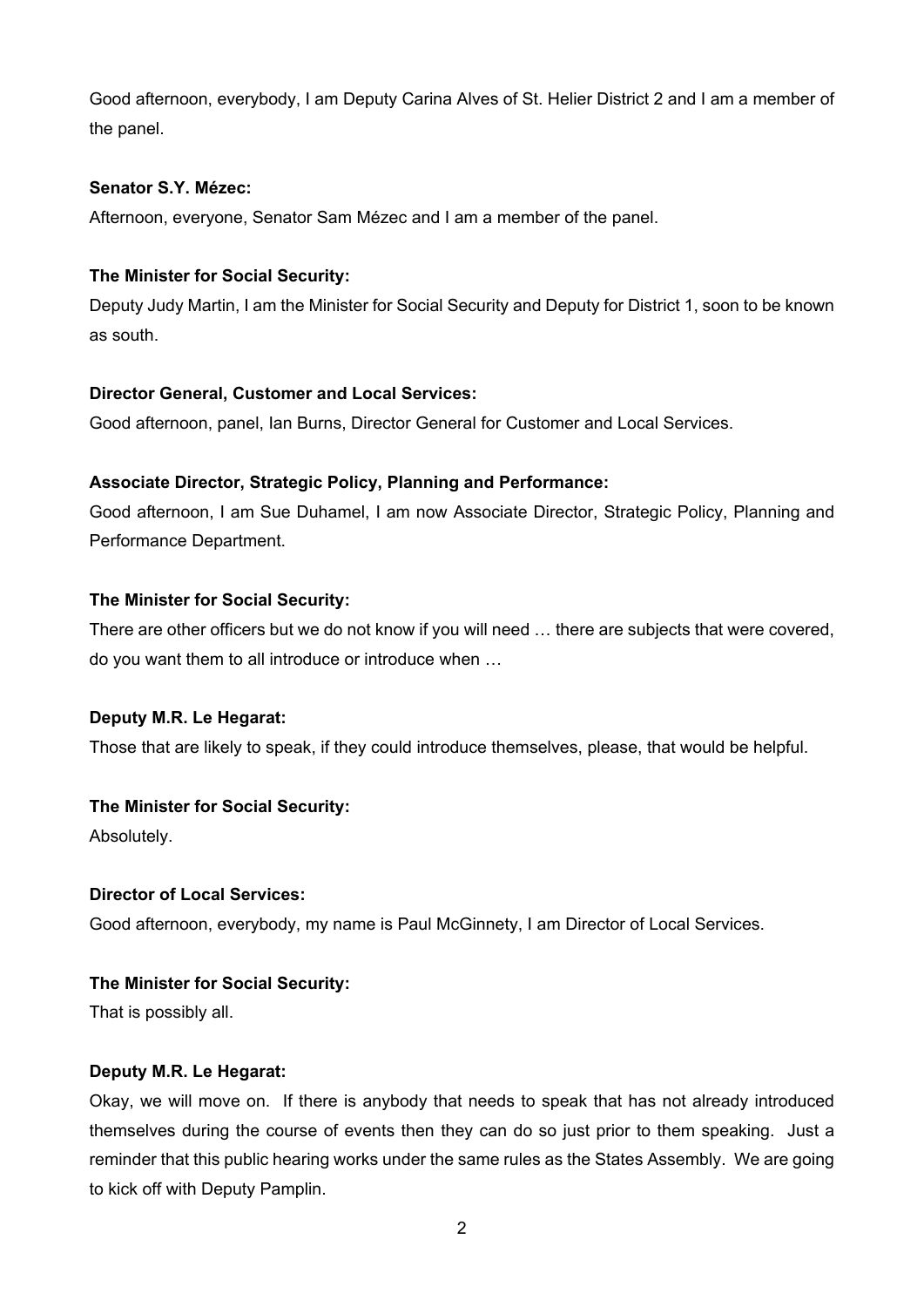#### **Deputy K.G. Pamplin:**

Yes, thank you. Welcome to the States Assembly Building. If you hear coughing around me I am joined by our officers who are in the room with me assisting us live this afternoon. Good afternoon, Minister, we are going to start with that little thing, COVID-19. At the last quarterly hearing in relation to the helpline it was advised that, and I quote: "We are obviously expecting that the requirement for having a helpline to reduce gradually in the months ahead and that is in line with the Government Plan funding arrangements, we have approximately 500,000 for the year but only as we need it. We will be looking to see how we can absorb the calls into business as usual." So a starter for 10, can you provide an update on the volume of calls being handled by the COVID-19 helpline currently and could you break down the reasons for the calls at this stage?

#### **The Minister for Social Security:**

I would like to hand this to Ian Burns who has done all the research, has all the calls and can explain it much better than me.

## **Director General, Customer and Local Services:**

Thank you, Minister. So you are right, we are looking to see how the volumes of customer activity calls changes and over the last few weeks the number of cases has dropped, I think it is 700 today, for example, and as you would expect lower cases has led generally to lower calls. At the moment we are getting between 500 and 600 calls per day. That is higher in the week days and much lower at weekends. About 200 calls a day at the weekend. Customer satisfaction is measured after every call. Customers have the option to tell us what they think about the service they received, it is good, 85 per cent, which is one of the highest in Government. If I give you an example, in December 2021 we had about 28 advisers, this week we have 21 advisers, including some of whom are part time, and we think in about 4 weeks' time that will reduce a bit further down to about 16. So we will be looking to meet our resources with demand that is coming from the public. The actual calls we are getting have not changed that much. They are typically spread between those who have received a positive lateral flow test, who have COVID symptoms and are seeking guidance on booking tests. Those looking for updated vaccination status Q.R. (quick response) codes perhaps for travel and recovery letters as well for the same purpose. Then finally people are booking and amending vaccination appointments. They are the 4 main reasons why we get calls, reasonably evenly spread across those 4 different types and we would expect at the point at which perhaps COVID regulations change and mandatory isolation is removed, on the one hand we might get a peak in calls because there might be more questions but very quickly I would imagine that the number of calls may drop off still further. We are watching it closely and would obviously keep trying to make sure that we are matching demand with our resources.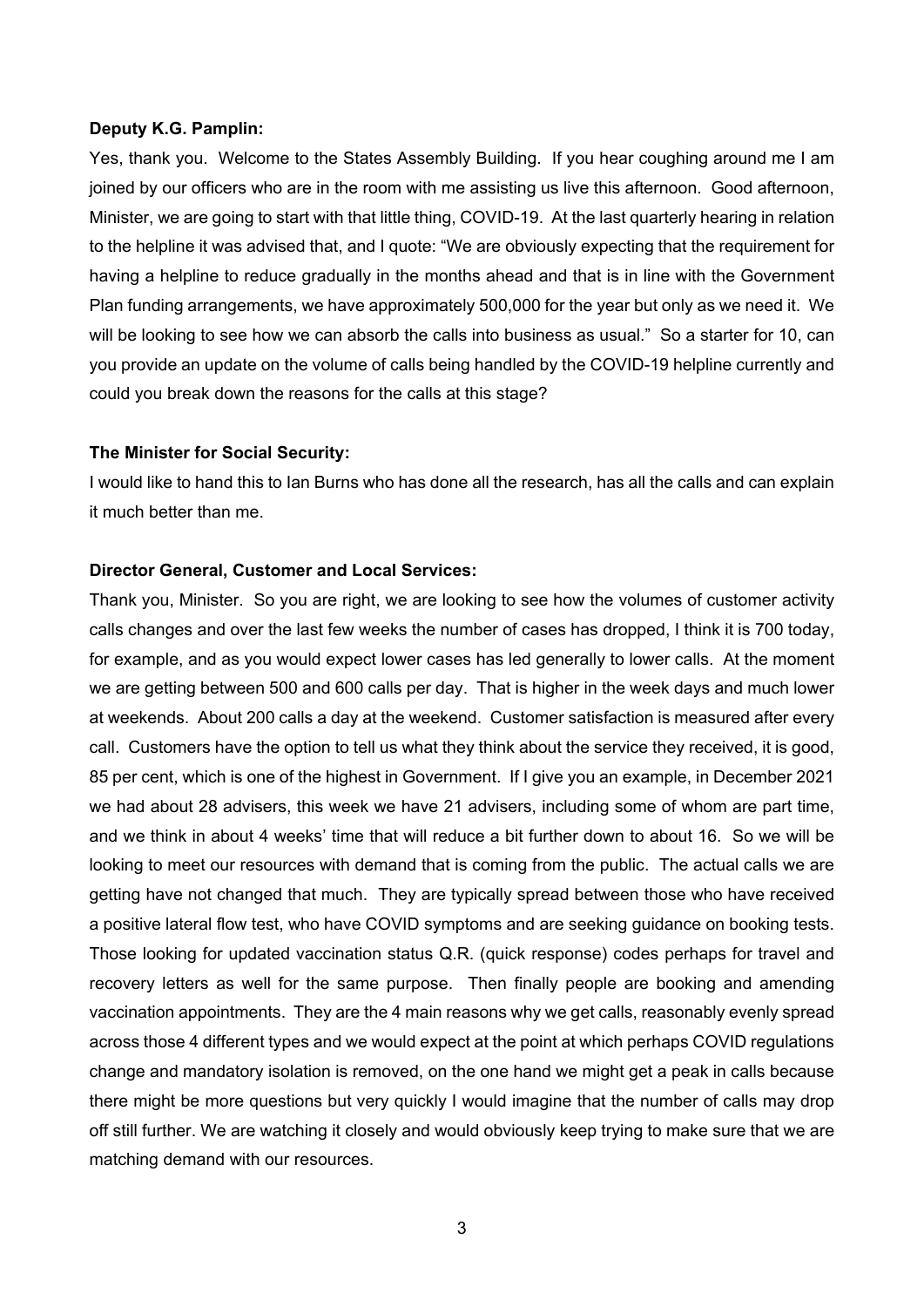## **Deputy K.G. Pamplin:**

Is it fair to say, Ian, that the peaks have happened when there has been a change in either the guidelines or being added or reducing, or secondly matching the waves of infection as they come, or is it a mixture of both?

#### **Director General, Customer and Local Services:**

It is a mixture of both. Sometimes it is something that happens in the U.K. (United Kingdom) or travel that will cause spikes in demand, particularly in the first periods of lockdown and so on, there was lots of concern around that. But now, because there are less announcements and more withdrawals of information, people are making calls about Q.R. codes, for example, that would not have happened 18 months ago but people are getting Q.R. codes so they can travel, but other countries' rules might change. I think, for example, Spain changed their rules. They were going to take unvaccinated travellers in and then they changed it so that would have created a small Jersey flurry in that sense but, of course, moving in and out of the Islands in the U.K. there is no restriction at the moment so that is also a big chunk of calls that we were getting in the past that we do not get any more. Yes, lower cases, easier travel, less restrictions should result in lower calls as you would expect.

# **Deputy K.G. Pamplin:**

Have there been any calls - and this probably peaked during the middle of the pandemic and at various stages when there was issues in terms of infections - of people looking for help in terms of mental health or advice in those sort of areas, they were concerned? Has that continued in any way. Could you point at any data that says people are still phoning up because they are scared, they are nervous, they are worried about infecting their loved ones and suspecting they may lose their job, all those sort of general, I would say, stresses and concerns that people may have?

## **Director General, Customer and Local Services:**

Yes, that would be … if we get any of those calls they are very, very small in number. We obviously have the Connect Me service, which we set up at the beginning of the pandemic. That is to give help and assistance to people, help people find help and assistance. That has also dropped off significantly as well. So if we were to get a call up like that we would obviously make a referral to the appropriate services, to mental health for example.

## **Deputy K.G. Pamplin:**

Okay, you mentioned the drop in numbers there went from 28 to 21, if I heard that right?

#### **Director General, Customer and Local Services:**

Yes.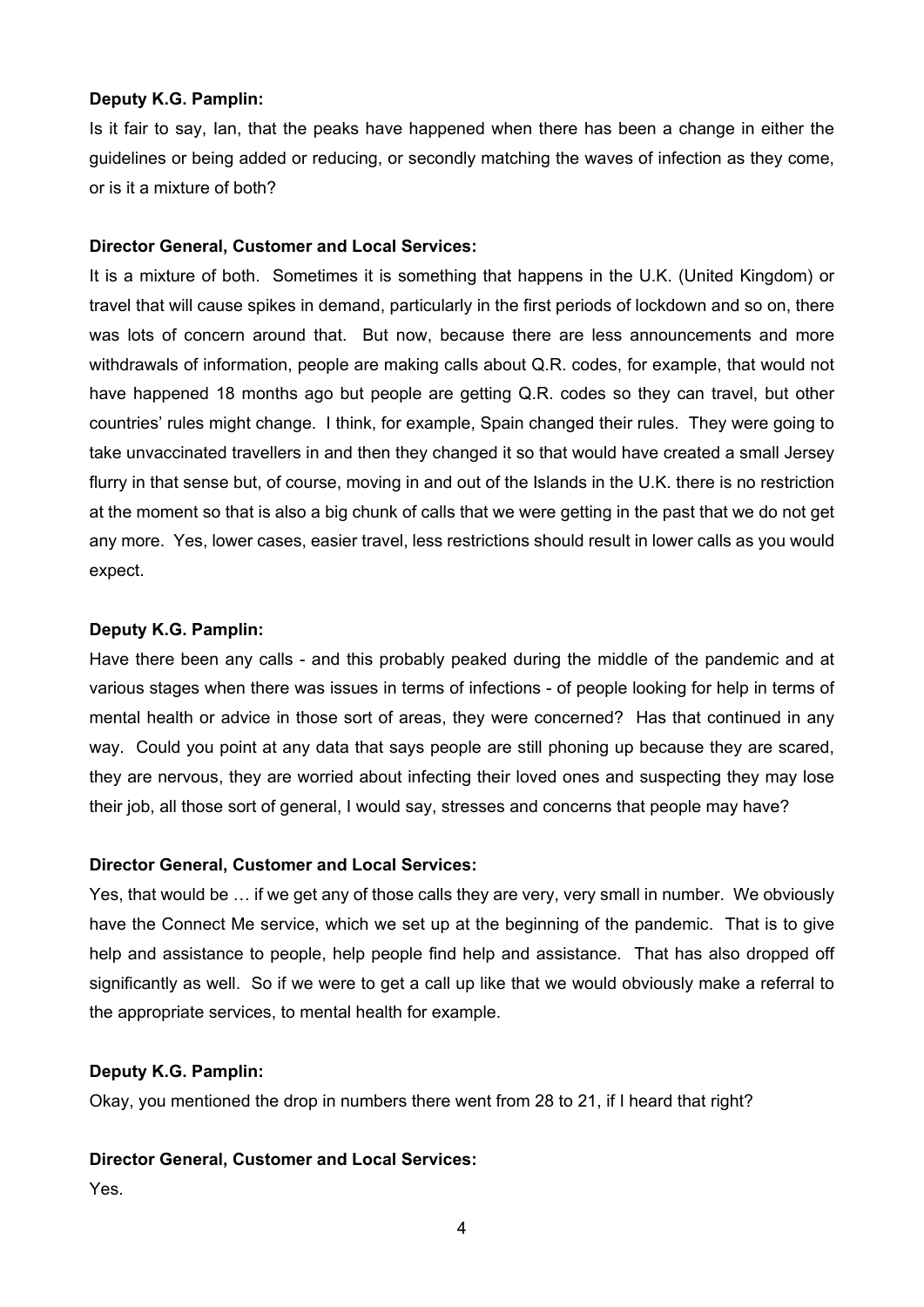#### **Deputy K.G. Pamplin:**

How does that work in terms of staffing. Some of them part-time, and I know last time we talked about this there was obviously an idea to absorb these people back into the structure of the day to day business, that there will be jobs for them. Can you update if that is still the case that the 21 advisers, as things slow down, they will be absorbed, where possible, into jobs within the department?

#### **Director General, Customer and Local Services:**

Well, it may not be within Customer and Local Services but everybody who has worked on the helpline on the calls are employed through an agency, therefore they have the ability to apply for jobs in Government and also other jobs as well. So we are managing that group and we are seeing some very good people over the period of the coronavirus helpline leave the coronavirus helpline and join other parts of Government. It has been a real success story of the service and I would expect that to continue with those we have now. Some of the colleagues that are working on the helpline may not want a permanent role, they may wish to just do this to help out the Island and might go back to perhaps what they were doing before. So it is a mixed bag but we are obviously … the leadership team down there are obviously keeping tabs on everybody and making sure that if opportunities come up, if they are looking for opportunities, that they get the best chance they can to secure a role within Government and hopefully within C.L.S. (Customer and Local Services).

#### **Deputy K.G. Pamplin:**

Sure. Just to be clear for anybody who is new to this, explain what you mean by agency. They are not employed directly by the Government, you directed the agency to fulfil these roles and, just so people understand, it is on-Island as well, it is not a call centre …

#### **Director General, Customer and Local Services:**

Yes, absolutely. Everyone is on-Island and are based in St. Helier, or the actual centre is, so yes it is quite typical. There are a number of recruitment agencies on-Island who helped to fill vacancies but also who will help provide resources if you need things on a temporary basis. We have gone to those agencies, which are part of a contractual framework with the Government, so that has gone through a tender process, not just for the coronavirus helpline but for a much wider purpose and we go to them and say we need 5 people, these sorts of hours per week, and the like. That is how it works.

#### **Deputy K.G. Pamplin:**

Then I guess the final thing, so we anticipate the helpline will evolve and change with the next set of regulation changes, which we all expect coming up in the next month, and you would imagine that

5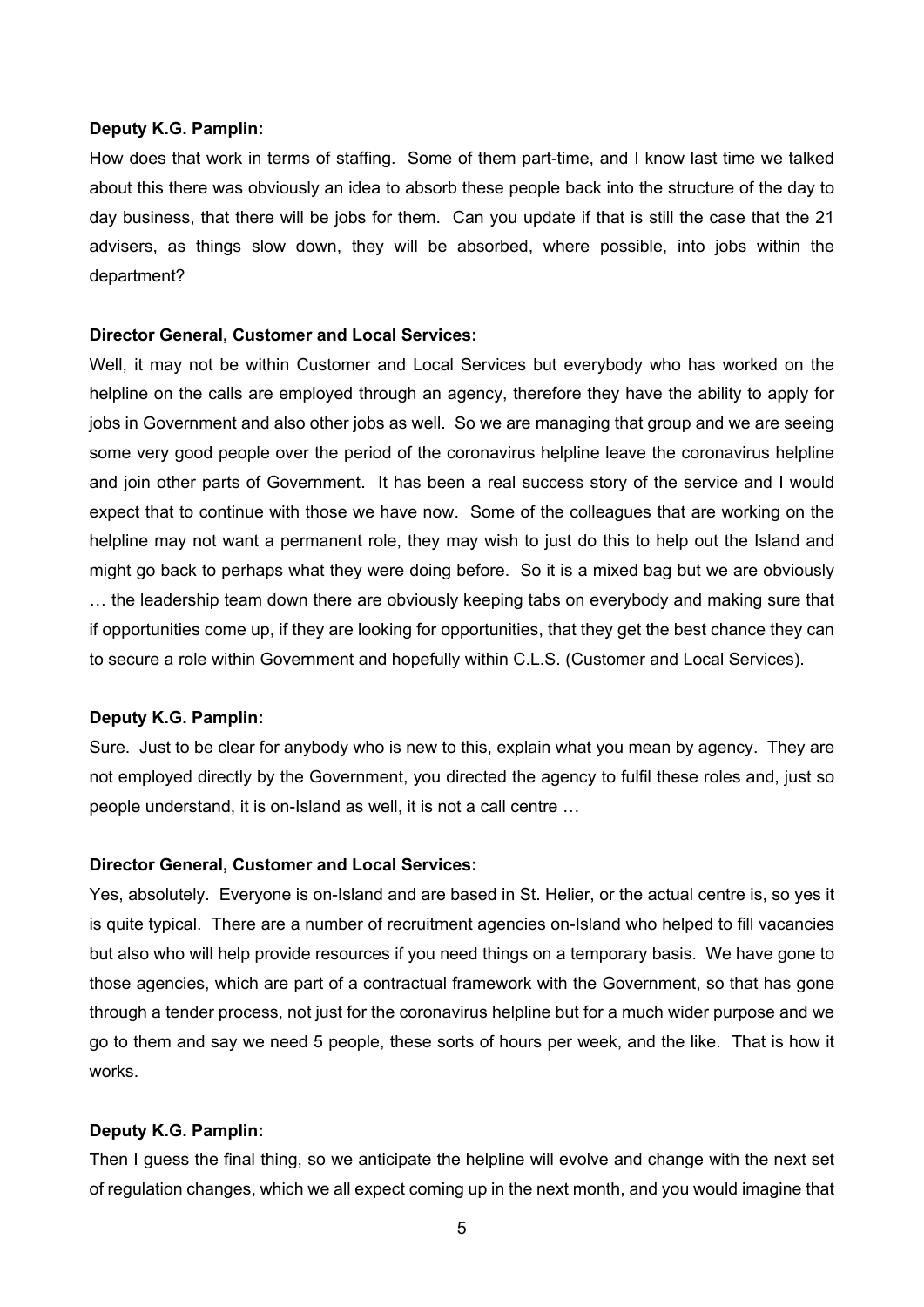would be, again, as you have outlined, some would be off the role, some will separate depending on demand, so we expect that in the next 4 weeks … I think the next change is coming up, is it not, in 4 weeks' time. So I guess the final question around the whole COVID thing - it is obviously our last opportunity to discuss it - it has transformed how everything is done in the last 2 years. When you step back and look at it, how has it evolved the way you deliver the service on behalf of the Island at C.L.S. from where we started 4 years ago and the changes you were making then, then the pandemic came along and changes happened again and now we are coming out the other side and people are now embracing a different style of working, a different way of communicating, what is your snapshot of how COVID has changed you and your staff in delivering what is required?

#### **Director General, Customer and Local Services:**

Obviously our services have … well, the expectations of the public have changed. More of us are doing things online than we used to perhaps do before and we have tried to ensure that our services have reflected the changing requirements of Islanders. That is why we have a prioritised phone service because that is the best way of making sure that everybody can get access to our services without the need for physical contact. Not everybody feels confident in being able to perhaps have as much social contact as they would have done before. That is a fact of the pandemic, but at the same time many more people have got used to doing things online. So we are prioritising our phone service, we are having appointments for a lot of our services and obviously we put more and more activity online over the period. In terms of internally, we have many more colleagues working from home than before. Actually prior to the pandemic it was very difficult for people to work from home, the technology that we had did not work at home, you could not answer calls at home, you could not access our key system at home, whereas in actual fact now we typically have 70 to 100 people who are working at home at some point each day. So that has been quite a shift and it is not just in C.L.S., of course, it is across-Government and across the Island.

#### **Deputy K.G. Pamplin:**

Do you imagine that number to change at all or are you accepting that this is the new way of working? That the world has changed a little bit and you could be more accommodating? In your opinion, as somebody who knows it more than anybody, is that the best way to deliver for the taxpayer an efficient service for all the areas that your department covers?

#### **Director General, Customer and Local Services:**

Yes, and that … it will change, it will fluctuate I am sure, ultimately it is down to individual circumstances if somebody wants to work in the office they will be able to work in the office but if somebody wants to work at home we will do our best to try and accommodate that. Somebody who works at home at the moment may now find that in the summer, the property they have, the flat they have, is impossible to work in and it might be better to work in the office. So lots of these things will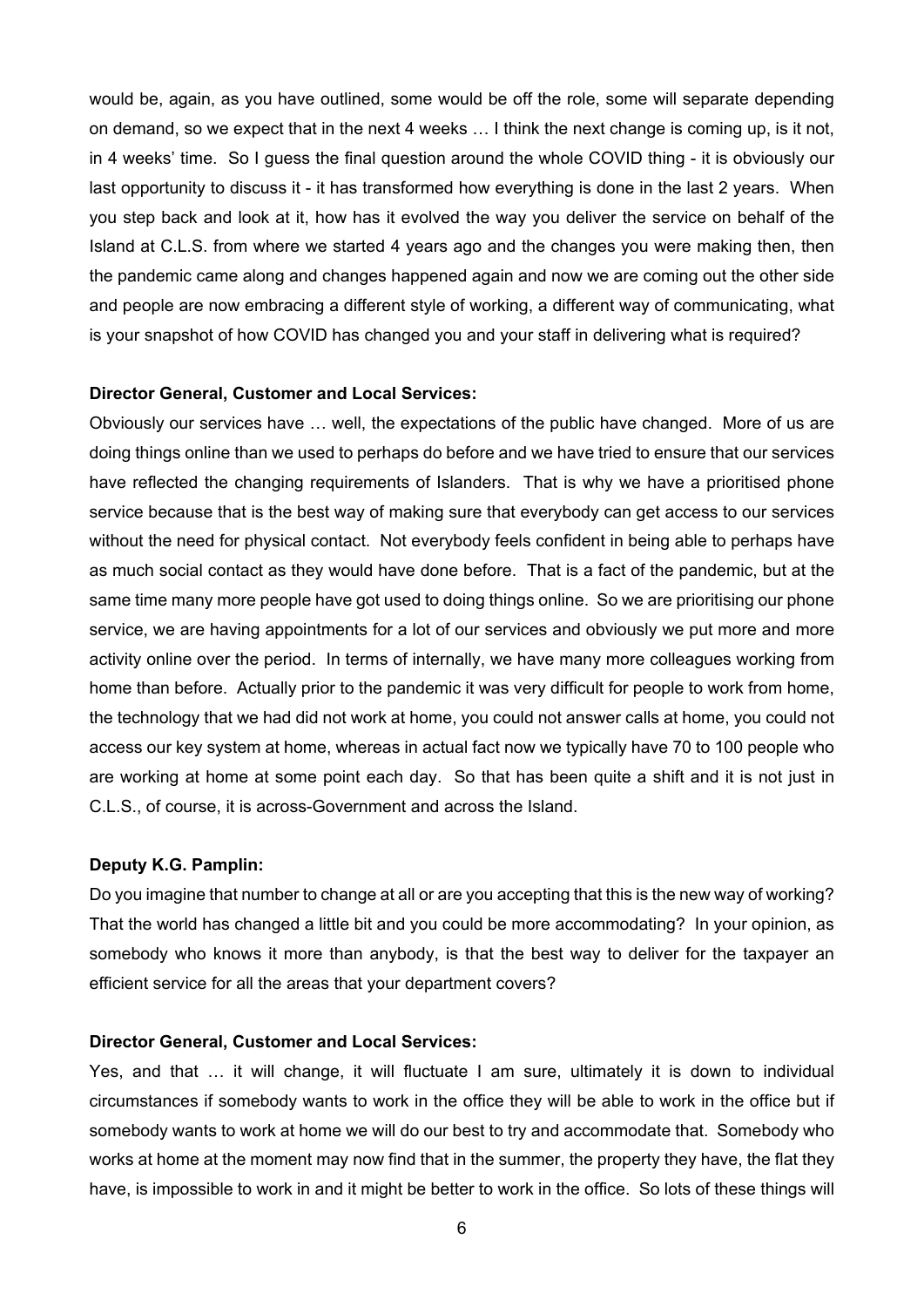change but ultimately now we have much more flexibility and I think that is a good thing for the long run. It has taken a bit of … here we are doing a hearing again on Teams, that would not have been possible prior to pandemic. Teams has helped significantly with our connectivity. I think if we did not have that working from home would be very difficult in terms of keeping people connected. So we are obviously trying to navigate and get the best for our teams. If we can get the best for our teams then they will give the best service to the public as possible.

## **Deputy K.G. Pamplin:**

In a short answer, there will not be a time where you will suddenly turn around and there will be a directive: "Everybody now has to work in the building"?

#### **Director General, Customer and Local Services:**

I do not think so, no.

## **Deputy K.G. Pamplin:**

Okay, Minister, let us move on to the response to the inflationary pressures that we are all very keenly aware of right now.

#### [15:15]

So on 29th March it was announced that 9,000 income support households and 1,800 pensioners would receive an additional £20 per month per person and that, I quote: "The number of income support claims has also fallen and actual numbers are well below the estimates provided in the 2022 Government Plan. These budgets can be redeployed to provide this temporary support without making any demands on the wider public purse." So could you please confirm the difference, the surplus, between the actual number and the monetary value of income support claims compared with the estimates provided in the Government Plan of 2022 to 2025, if that is possible?

#### **The Minister for Social Security:**

Yes, I will have a stab at that. So obviously, you know, we project how many people are going to be on income support, you go by the numbers last year or whatever, then very rapidly in January, February and March we got so many more people back into work through just ourselves or using different schemes that we provided. We have not had this confirmed but it seems that the wage out there is being paid more because even with more people working the income support has still dropped, the money the family needs because they are earning more of it instead of getting it in benefits. So then we project 2 point something million that would not be needed for the normal activity but we have budgeted for. We have been keeping an eye since the gas prices went up, my officers were saying we maybe need to do something, the gas worked all right because there are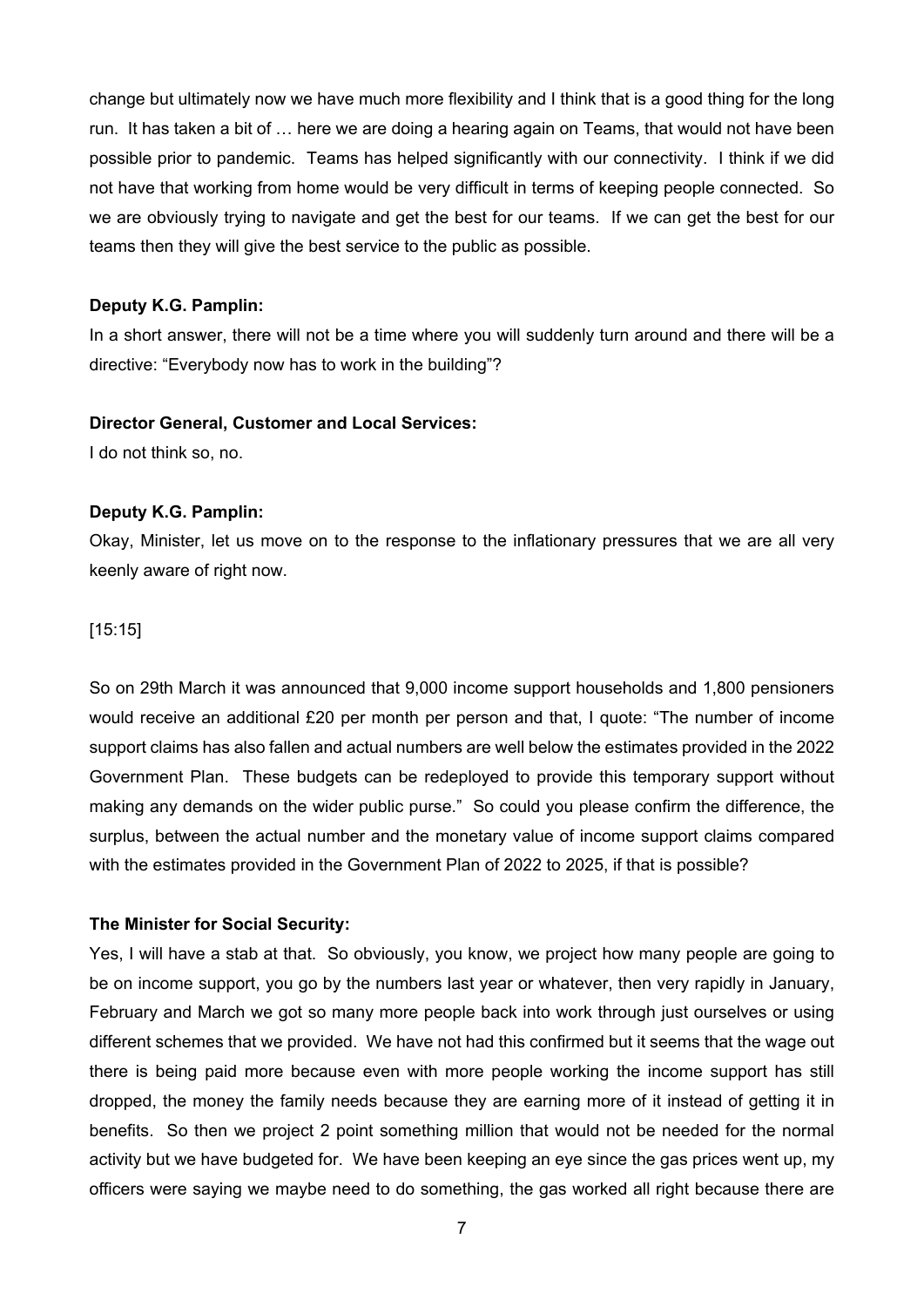not too many people on low income in the Andium Homes Trust, et cetera, had gas but we knew then when the inflation started going up we started having real discussions every Friday. We were having them at high level, which I now know … we have to do a scheme, we have this money, give me the bones of a scheme and this was what it was. The other people that are on it will be people who get pension plus and … sorry, you said that. There is just under 1,000 people on the community costs bonus and the cold weather bonus. So all these will be included. It is very simple, we are going to write to them, a single person will get £20, a pensioner couple £40, a family of 4 £80, it is just added on, they do not need to apply and they will get that. We are just debating whether it will be the beginning or the end, it just works better some ways but it will be once a month. So hopefully if they get a bill that will be fine. Then in October, because I put the regulations up last year twice, I put them up in July for October 2021 and October 2022 … so as winter hits there will be other money going in so that should help with the heating as well. Legacy would say we are trying to get all benefits … because minimum wage is now going to be going up on 1st January every year, industry asked for that. It would work great if the new Minister looked at starting income support 1st January. So you might get the scheme, the other scheme for October to December and then what monies are around and what the Minister wants to do, might put them up in January 2023 as well. This was me covering all the people on the lowest income and there is another group of politicians which they co-opted me on, sort of an inflationary group strategy, that are looking things above that. They might look at fuel, they might look at the things that have been asked for but that is … I am on it but it is very early days. I am not sure where that is going.

## **Deputy K.G. Pamplin:**

Sure. If there is, say, any additional surplus after the funds have been allocated to the £20 a month uplift scheme, how could these additional surplus funds be used if there was any?

## **The Minister for Social Security:**

We do not know. This is a projection and this is if everything stays the same. We have so many people in work and, as I say, most of them needing less support. Ian might have better idea but I do not think it would be major, this is a projection of what we thought we would spend and projected to the end of the year. We have been able to put it across like this. Ian might have a better idea of the ifs and whats and …

#### **Deputy K.G. Pamplin:**

Before you go into that, Ian, could you also provide an update about the number of Islanders in receipt of income support as of today as well, if that is possible?

## **Director General, Customer and Local Services:**

8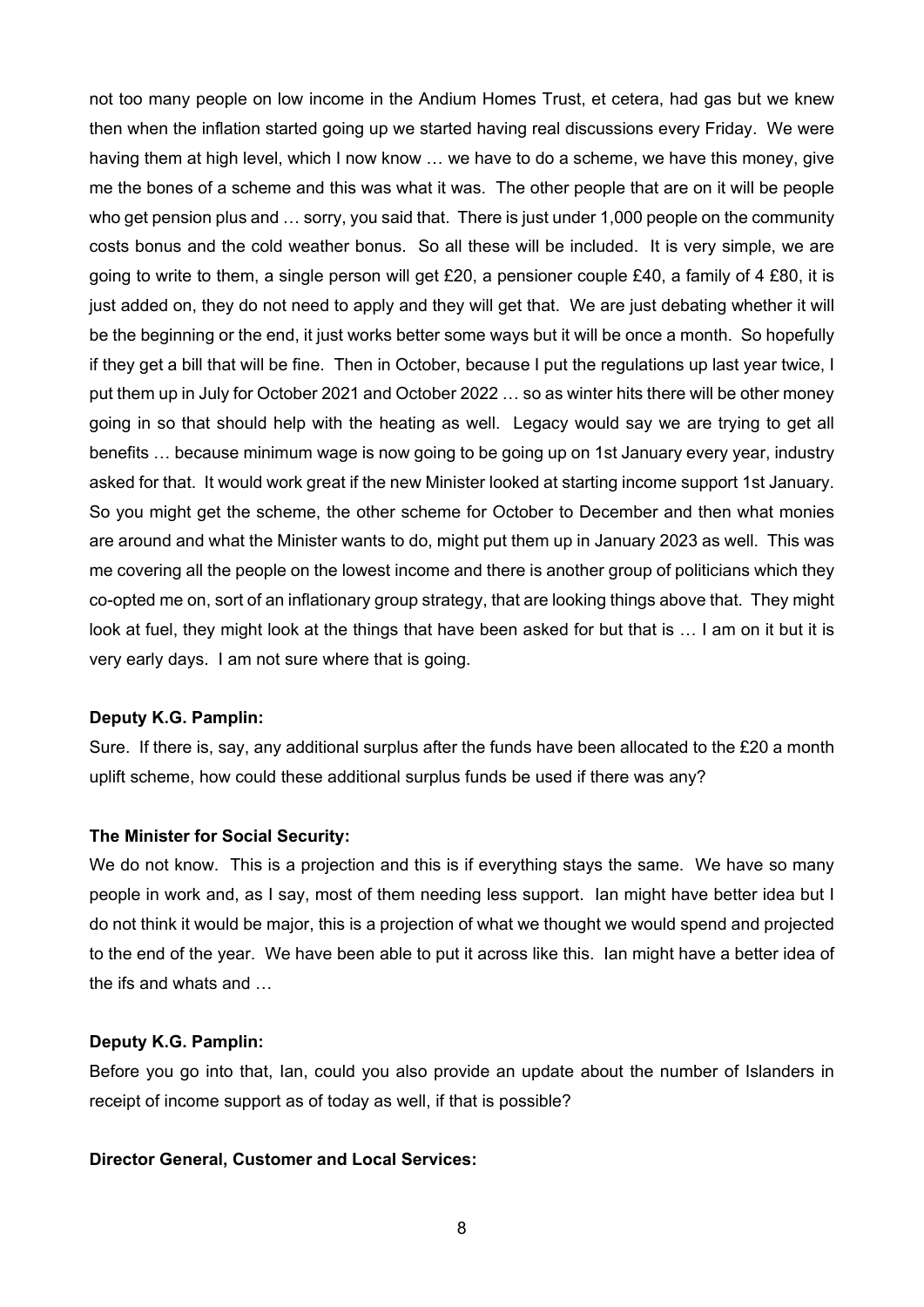I think the Minister might want to comment on that. When we put the Government Plan together of course that process starts for last year in the middle of 2021 and we are making forecasts ahead from the F.P.P. (Fiscal Policy Panel) forecast on inflation, growth and so on and we use that to forecast with economists the level of likely unemployment and in particular the level of those who might be on income support. Last June, of course, it was still quite uncertain whether we would have high or low unemployment by the end of the year, although things were getting better we were still in COVID. I think in June or July we had a bit of a peak of several thousand cases. So it was uncertain whether there would be the strong performance that we have seen with the actively seeking work numbers and even towards the end of the year we were uncertain. The forecast in the Government Plan was for a higher level of unemployment than we have seen. Obviously we are now much lower even … and we are at a record low so that is exceptional and we hope that continues and stays low but, of course, we have other issues affecting the world at the moment. So we have yet to reforecast for the next few years in terms of the impact of the F.P.P. numbers and inflationary numbers on the level of unemployment and we will then use that to reforecast for the next Government Plan in particular. We monitor spend every month and at the moment obviously we have the capacity to financially support what the Minister has proposed. Minister, the number of income support households?

## **The Minister for Social Security:**

Yes, it is households, is it not? Is it now around 5,000, which is quite low.

#### **Director General, Customer and Local Services:**

Just under 5,500 now which is probably the lowest we have had.

## **The Minister for Social Security:**

Yes, that is right, yes.

#### **Deputy K.G. Pamplin:**

Just spit balling a little bit as we have finally got the new census data recently and the drop in the expectation of the actual number of people living on the Island, seemingly a large number of people have left the Island. I would imagine that could account for some of the drop as well where certain people who are working in our industries did leave during the pandemic and since.

#### **The Minister for Social Security:**

Ian might have more on who left because we encourage people to tell us, we encourage people to let us know they are not going to be using their social security number, we have to look at all that date in retrospect but also … I totally forgot what I was going to say. No, forgotten. No, sorry, Ian,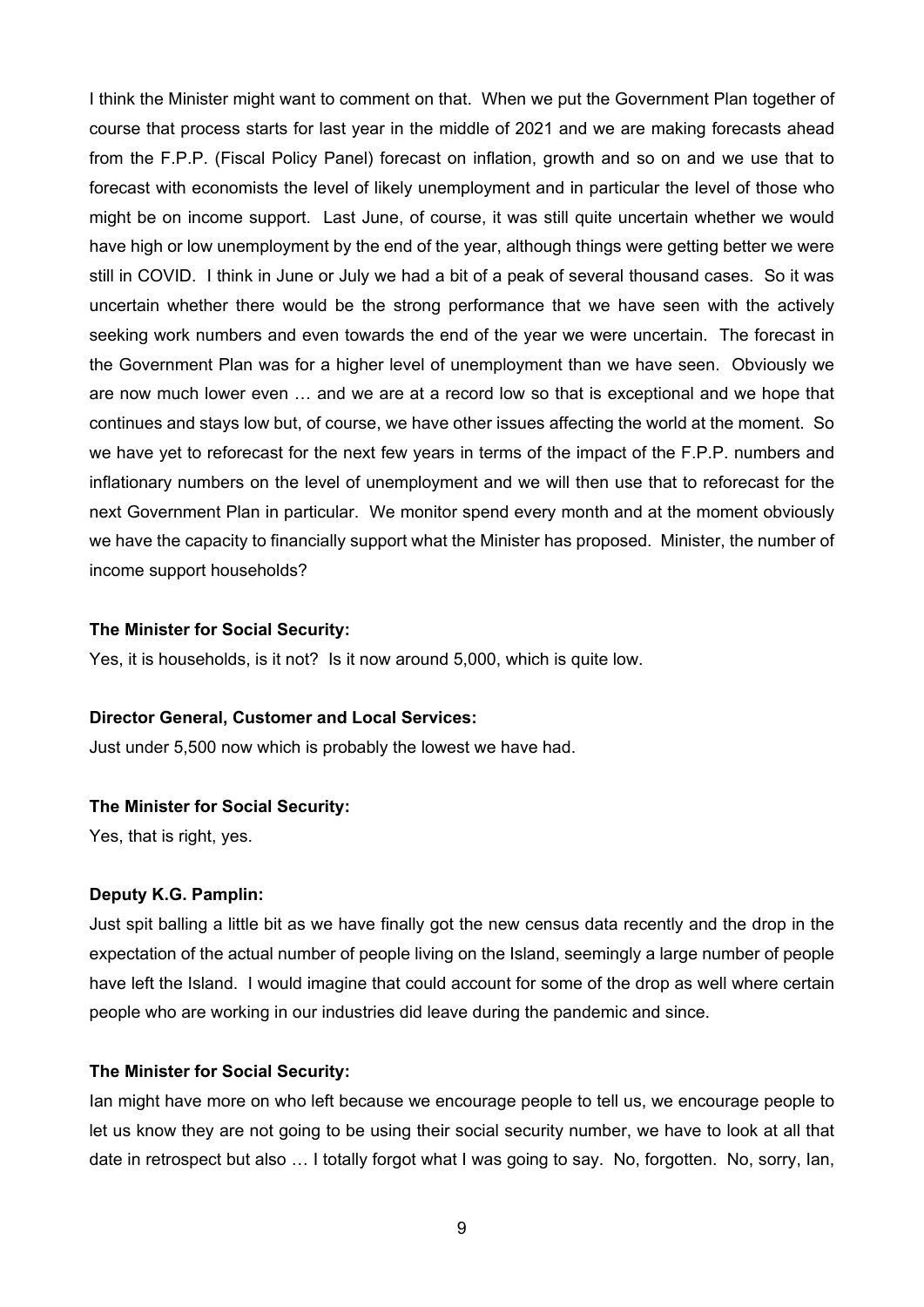did you not say in the first 3 quarters … sorry the first quarter you have had higher new come ins to the Island for registration cards?

#### **Director General, Customer and Local Services:**

Yes, we have had high levels of … yes, obviously we track the number of registration cards issued and we have had high levels of registration cards in the first quarter of the last 5 years. The other thing I would say is obviously I am not a statistical expert and the census in the previous forecast … but for Spend Local we had roughly 103,000 or 104,000 on the Island who had a Spend Local card back in October 2020. I am not saying that is a census but that was a pretty good indication of who might have been here at the time.

#### **The Minister for Social Security:**

Do you want to add anything, Sue?

#### **Associate Director, Strategic Policy, Planning and Performance:**

In terms of the census you talked about more people leaving, I think the disparity between the number that people thought it was going to be, perhaps around 107,000, 108,000 and the number actually was 103,000 or whatever, it has 2 aspects to it. One is that when they are doing those population estimates which you have had each year up until the census year, they have had to make assumptions about that in the same way they make assumptions about the budget for each year. So one of their assumptions had been actually that the number of people coming to Jersey was higher than it was. So the bigger change, the bigger difference between what they were expecting and what happened was the fact that the modelling was not quite right. The modelling had overestimated in particular the number of Polish people coming to Jersey. There was also some people leaving and they might have been … because the census was in March 2021 when there was still significant COVID restrictions around that is likely to have had an impact. So the number is lower because of COVID but the numbers is also more lower, if you like, due to the modelling being based on perfectly good assumptions at the time which you could not check. But, as Ian said, when we did the Spend Local and we did a similar project gathering data from different sources and trying to get the best possible known addresses for everybody, we got to about the same number that we see now. It is interesting how the census pans out. In terms of income support, you are talking about people with 5 years' residence so those short-term differences in the migrant population probably have not got much impact on income support. I think for the reduction in income … you also have to remember that the fact that the number is lower than we thought it was going to be does not mean to say the number has dropped, it means to say the number has been lower all the way through. It has still been going up but at a slightly lower pace than we thought. So the income support reduction is a real reduction, it is a real improvement in the economy, it is a real impact of people getting back to work. The higher minimum wage that the Minister brought in in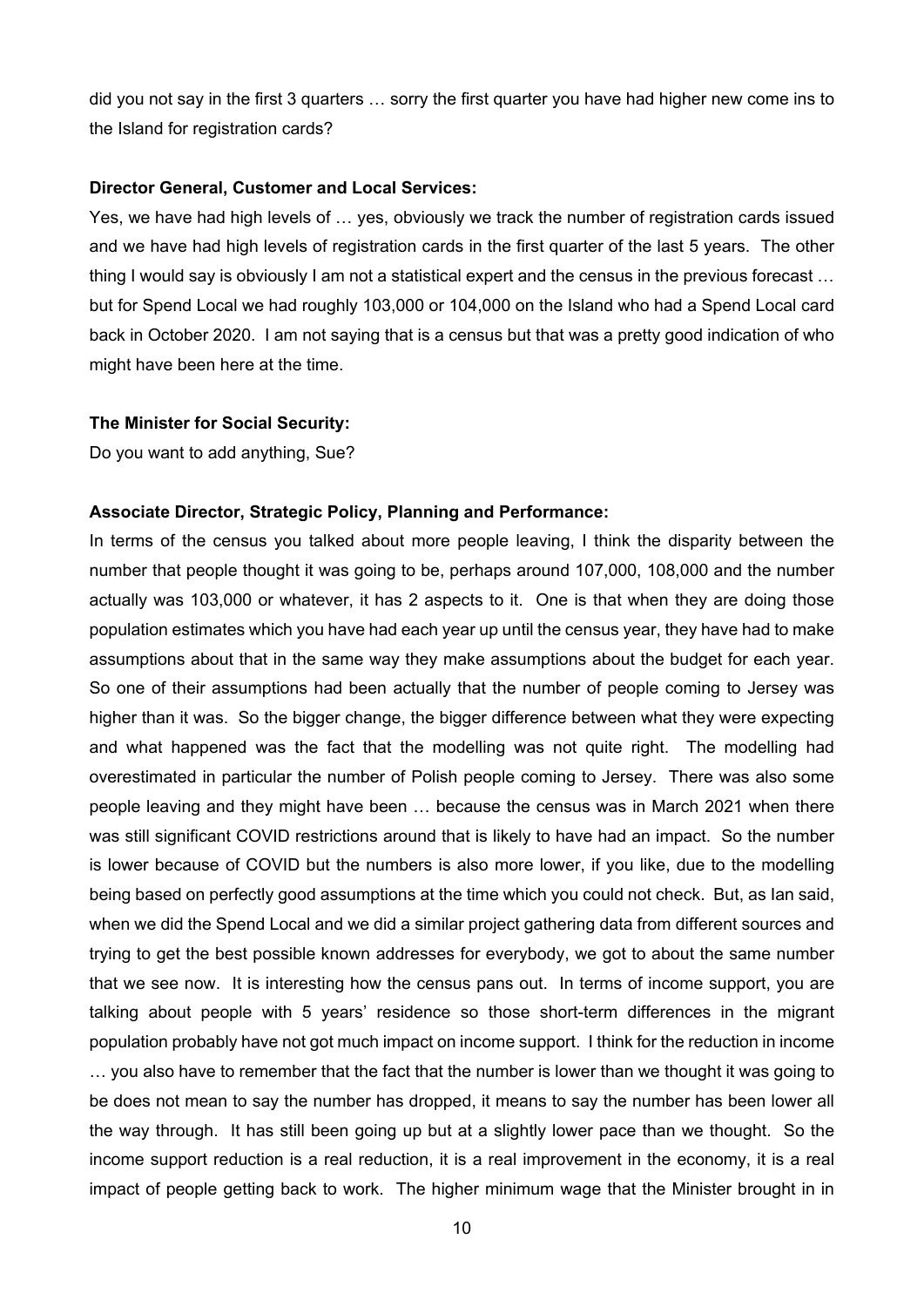January and the general improvement in the economy, those are real factors, real drivers of improved performance and improved stability for local families.

## **Deputy K.G. Pamplin:**

Excellent, Sue, thank you for that. It is helpful as always and I know we have some questions around the census coming up but that was very helpful in terms of these numbers. Just going back to the inflationary points we were making. In a recent article on the *Bailiwick Express* it was reported there that the additional £20 a month is only available to households already in receipt of state benefits. Can you just confirm whether any work was undertaken to determine the cost of extending the scheme to low income working households not already in receipt but were very close to be coming on to, or on the radar or wanting to be on it, whatever scenario is suitable?

## **The Minister for Social Security:**

So I think you are talking about a similar request scheme, I think that was totally justifiable because as soon as we stopped having flights in, et cetera, except for the Southampton emergency or returning people I know we had quite a few people on Island between 3 months' residency and 4 years. I went to C.o.M. (Council of Ministers) and said we were going to have to do something, it is not going to be income support but we have to get a scheme. They said, yes, so we did C.R.E.S.S. (COVID-19 Related Emergency Support Scheme) and that worked from the start of lockdown to August, it helped quite a few people. I think it was 300,000 something we paid out. I am just remembering but I could be remembering a wrong number. But we are interested … and we need to find this out, if we find people at foodbanks are under 5 years and they are struggling then we are wanting to try and help but with a different pottle, a different scheme. We do not know what it is yet but until we identify the people we do not know. Again, it has always been this 5 years, it may need to be tested but, again, you have to make sure that you have the money. If you start paying out more people it is going to be a lot more money, et cetera. For 5 years you cannot get money and then it is another 5 years before you can get into qualified housing, so it is 2 different issues for the same set of people, yes.

## **Deputy K.G. Pamplin:**

Sue, did you want to come in there? I saw you just pop up.

## **Associate Director, Strategic Policy, Planning and Performance:**

You asked a question about whether the Minister should have extended the scheme to other people. One of the aspects of the Minister's scheme is it has happened quickly. She talked about having meetings over the winter months and seeing what was happening and tracking it very carefully. The war in Ukraine really was a tipping point and what was a bit of a problem became a very big problem quite fast. The use of existing benefit claimants, you have good information about those people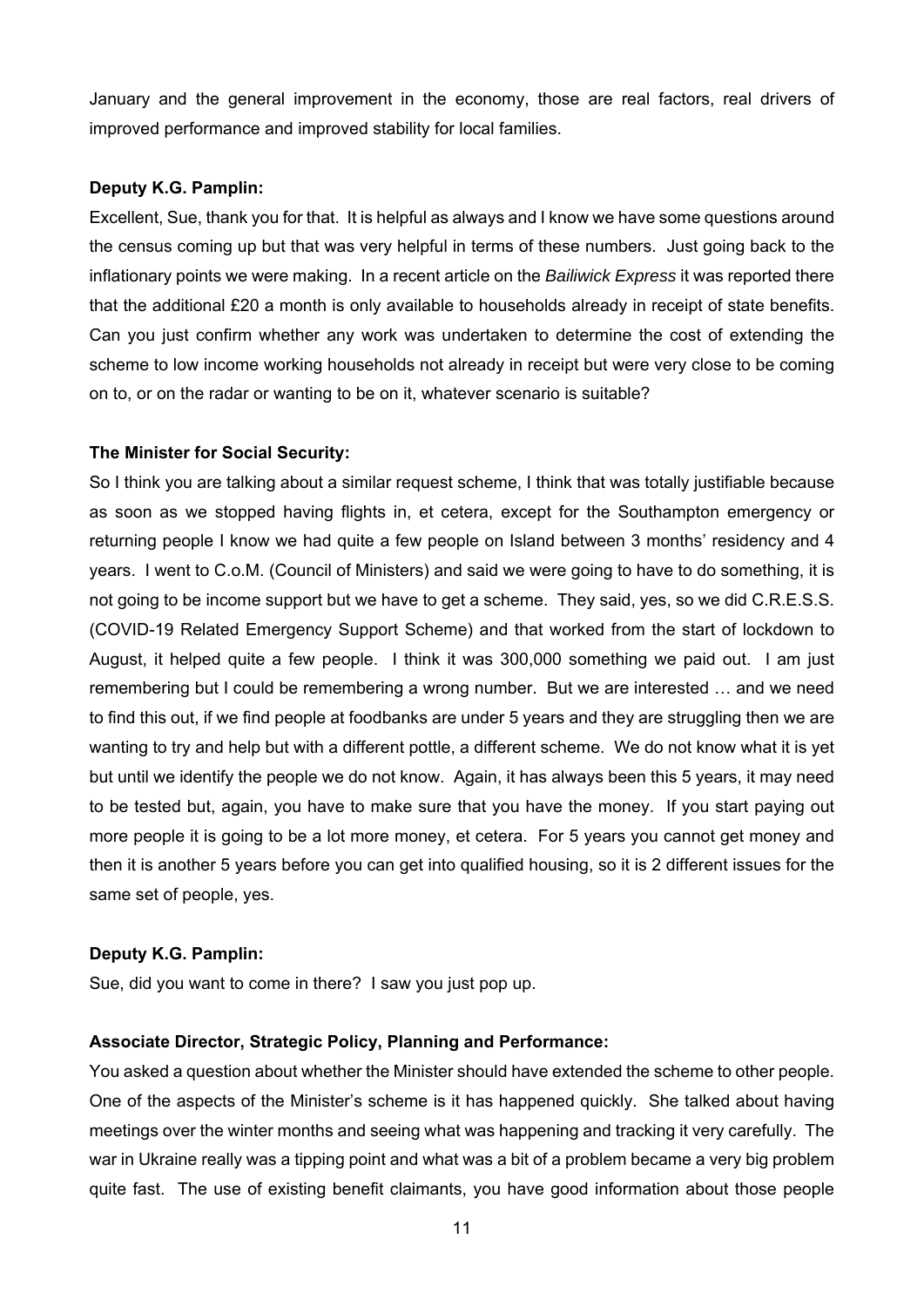already, you have them on your computer system, you know their bank account details, you know they are in Jersey. They do not have to apply for the scheme, the scheme will automatically go out, if everything goes to plan the first payment will be going out before the end of April. That is a very quick nimble scheme coming off the ground fast. If you wanted to expand it to other people you do not know household composition, you do not know how to identify people. So you would have to think really hard as to what to do.

## [15:30]

You either have a Spend Local scheme where you give everybody in Jersey - and you know you are giving money to millionaires and to people who do not need the money and so on - or you have to have an application process and eligibility criteria, people have to apply for it. It will be much, much more complicated to run. So you have to decide … Ministers will decide obviously between a quick scheme which is easy to set up and very well targeted to people you already know about, and a broader scheme which may or may not work and will take time to set up and, therefore, will not address immediate need. That is where the Minister is at the minute. As she says, there is a broader political group looking at wider issues and that might be the way to address it, rather than giving money to people it might be that something else is done which supports some of the cost which is borne by many people. That is something that will be worked out. It will not come out before the election because of the very limited time now but officers will be working over the election period so the new Ministers will have options on the table for them when they arrive.

## **Deputy K.G. Pamplin:**

Would a quick win be just contacting all the charities and the food bank providers run by the Salvation Army to see their database, to see the people claiming to quantify against the numbers you have to see: "Oh, yes we have those people here" or: "We do not have those people." Would that not be a quick fix to work with those groups who you would hope and presume have some data.

#### **Associate Director, Strategic Policy, Planning and Performance:**

We do work very closely with food banks but food banks are run in a very different way to Government. They are not looking at databases and lists of people and eligibility; they look at people who come into their organisation from day to day and they give people support when people ask for it. So we are working really well with foodbanks at the minute to create something like a database because it would be really helpful to everybody to have that information. It does not exist at the minute so that is very much on our minds at the minute to try and improve the way in which food banks know about clients from different organisations and how Government can help people. In reality the number of people using food banks is very small compared to the number of people on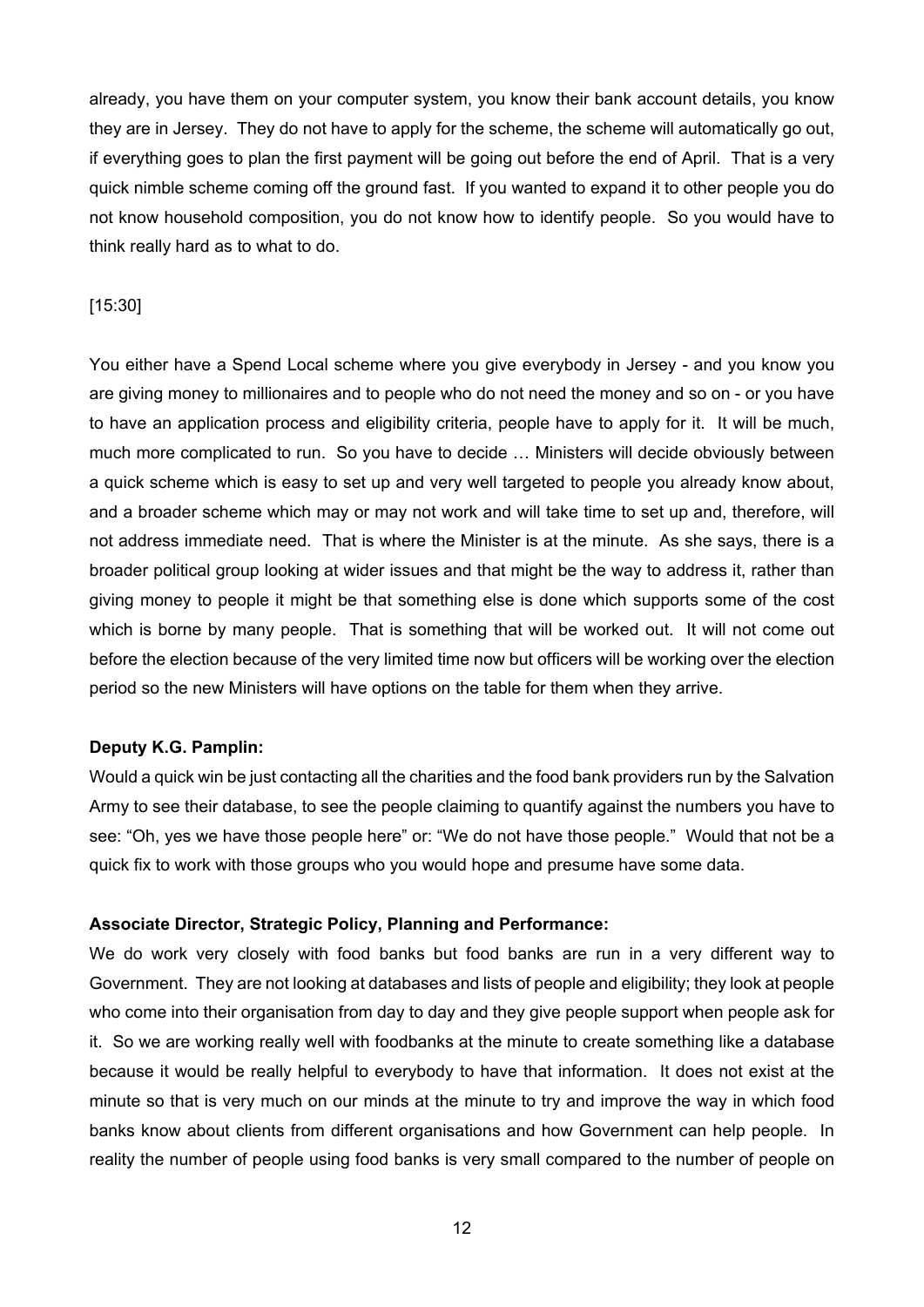benefits and, as I say, the food banks do not hold good data about people. I am not sure they even collect contact details, quite honestly. That would be quite a difficult project.<sup>1</sup>

# **Deputy K.G. Pamplin:**

But I think a worthwhile one to know. That is really interesting, thank you. Sue, you might want to answer this as well; could you advise whether the inflation strategy group discuss the provision of temporary financial assistance to low income working households as we are discussing?

# **Associate Director, Strategic Policy, Planning and Performance:**

So the political group has met recently, I think it is due to meet again, but I am not sure what is on the next agenda.

# **Deputy K.G. Pamplin:**

Do you know when we might find that out, Minister, when the next announcement might be made? I know there is obviously an election but I am sure things could roll through as we are finding out.

# **The Minister for Social Security:**

I think that is what Sue has just said. It will not be ready. This one, because we have been working on it since the gas went up, say October/November, then Ian told us we had money, we know all our people, we can deliver. The other group, the Chair of the Consumer Council, wants to hand some money and then some free buses. I mean, these are all different Ministers, are they not, and obviously I cannot see that happening before the election.

# **Deputy K.G. Pamplin:**

Another thing obviously during the last sitting was when Senator Moore announced the withdrawal of her proposition which was P.39 Community Cost Bonus Increase because she was reassured that sufficient work will be done between now and the next Assembly being put in place for our new Council of Ministers to bring forward an appropriately targeted proposition. So the next Assembly will be able to put in place some measures that will assist with the cost of living over the coming winter. Can you outline at this stage what measures are being considered that we have not touched upon to mitigate the cost of living increases that we are seeing at the moment?

<sup>1</sup> The Panel received clarification on the 22nd of April 2022, that the reference made to food bank data collection may have mistakenly implied that food banks shared information about clients with the Government of Jersey. The Government clarified that data about clients of food banks was not recorded – and plans to obtain data about food bank usage would only use anonymised, non-identifiable data. The Government further clarified that where a household required Social Security benefits assistance, the voluntary sector has in place an established procedure to seek written permission to pass an individual's contact details to Customer and Local Services, and that this data is never shared outside this established procedure.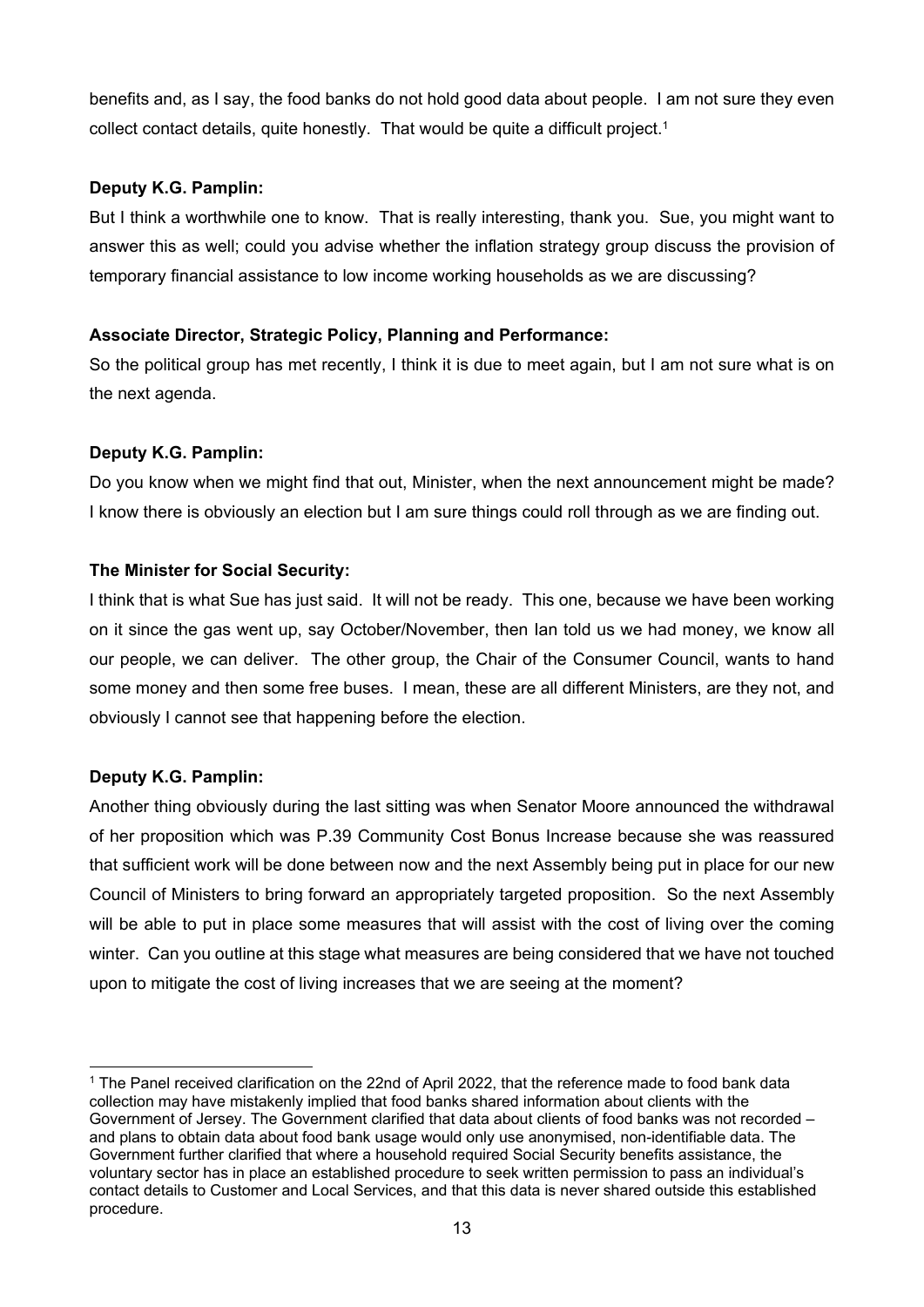#### **The Minister for Social Security:**

Well, as I say, at the meeting ... I was not due to be in that meeting, they co-opted me on at the last minute. From memory it has met once and it is going to meet again. They are not not considering things like that, how can we help. Then if we make fuel cheaper are we doing away with our environment targets, et cetera. So there are things being looked at but, as I say, there is just not time. Officers will be doing all the research, we will be able to steer them before, we will be able to steer: "Look at this and that" so while we are out campaigning officers will be putting things together and suggestions, et cetera. The community cost bonus was probably not the right thing to target because it can never be paid out until October anyway. By then there will be a new C.o.M., there will be discussions of a bigger nature on inflation in Jersey, et cetera, and I was grateful the Senator then understood that. There has been commitments, absolutely, we are going to do … but it will be for the next C.o.M. to then say: "We do not like that" or: "We think that is fantastic." You have got to get the next C.o.M. in and then the next C.o.M. working together. It might be one of you; you might be a Minister.

## **Deputy K.G. Pamplin:**

I am glad that you mention that because obviously when you look at the diary, May, June, July, August, realistically a proposition if it is to be debated will not come to the Assembly until September because you get the election, you do all the nominations for all the roles and then there is a summer holiday break. So the first proper States sitting is September, that is 4 months before anything meaningful can come in, and all the time the cost of living goes up. We do not know what is going to happen with Ukraine over the summer and the fuel crisis rising, so this could get very tense, very quickly. But you are saying you are confident that the work will continue but something has to happen appropriately but it has to happen urgently; that is kind of where you are handing it over to us?

#### **The Minister for Social Security:**

Yes, absolutely, and that is why, as you say, for the new Minister for Social Security, my officers and myself discussed last year - it has not been done before - that as we have moved the elections back so far it would have even been tight to put the benefits up because they are regulations, they have to come to the Assembly. It is not just: "They go up by this" it is all different ways. Three times I have put the first child up £5 and then put disregards up. So you have got a pot of money but it is how you distribute and cut that cake. It is not an easy decision. I have been there so I know but a new Minister would have needed a bit of time. So for a safety net we put the 2 sets October 2021 and October 2022 and that is sort of a bit of work taken off the plate of the new Minister, if you like. They can add to it, but they can add to it say in January and change the payment times in January when everything would be ideal to go up like benefits, minimum wage, that is what the industry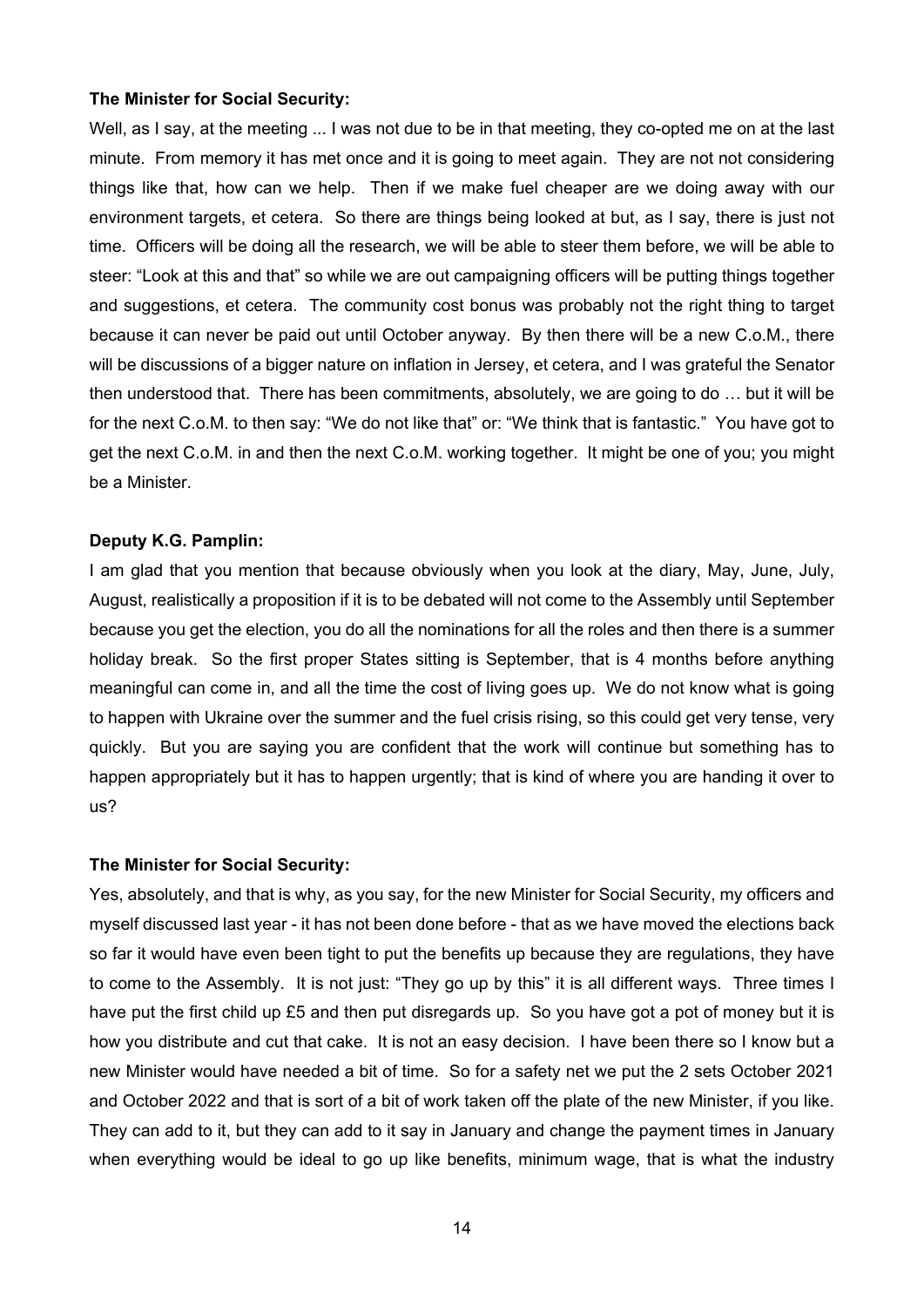wants, so it much more works not on the U.K. systems of April and October but it works on the Jersey System, January to December, and that is our tax year as well.

## **Deputy K.G. Pamplin:**

We will wait and see. My final question before I hand over to Deputy Alves is around the H.I.F. (Health Insurance Fund). At the last quarterly hearing you advised that it is related to the actuarial review of the H.I.F. As we go into quarter 2 and quarter 3 of this year, they will have the administrative data to update projections. Obviously we have been hearing a lot about projections on all sorts of things. But could you provide an update on the status of the actuarial report and can you say today what date the review will commence and when it will hopefully be published?

#### **The Minister for Social Security:**

For the exact dates I have got Mark on line who is leading on this. They are all going together. All the funds will have an actuarial review and he will tell you the date. But I do not think the figures will be back until late 2022 to early 2023. But, Mark, have you got any more on that?

## **Senior Policy Officer, Government of Jersey:**

Hi, yes, I am Mark and I work for SP3 and the Government of Jersey as a senior policy officer. You are right, Minister, I think we discussed this briefly at the last hearing as well where we confirmed that all the actuarial reviews would be available early next year after the work has been carried out. I think we also pointed out at the time that there are discussions around the population projections which are a key piece of information that goes into the actuarial reviews, and that we need to work on those with Statistics Jersey and the actuaries following all the outputs from the census to make sure that the actuarial reviews can be completed with the best possible data and looking forwards as to what the population could be. So in terms of the administrative data that would be available in quarter 2 this year, so in the coming weeks, but we do need to work through the other information that needs to be provided including the population projections.

#### **Deputy K.G. Pamplin:**

Specifically, Mark, about the H.I.F. particularly, that is getting a lot of attention once again because of the election coming up and the funding for the care model which will become an election issue. As we have delved into many times on these hearings, when will we be able to see what the H.I.F. has been used for in black and white and the impact of the triage funding that is going on? When will that be available do you think?

## **Senior Policy Officer, Government of Jersey:**

In terms of the Health Insurance Fund, the Government Plan included projections for the next few years on the fund balances on the basis of the Jersey Care Model and digitisation projects. So that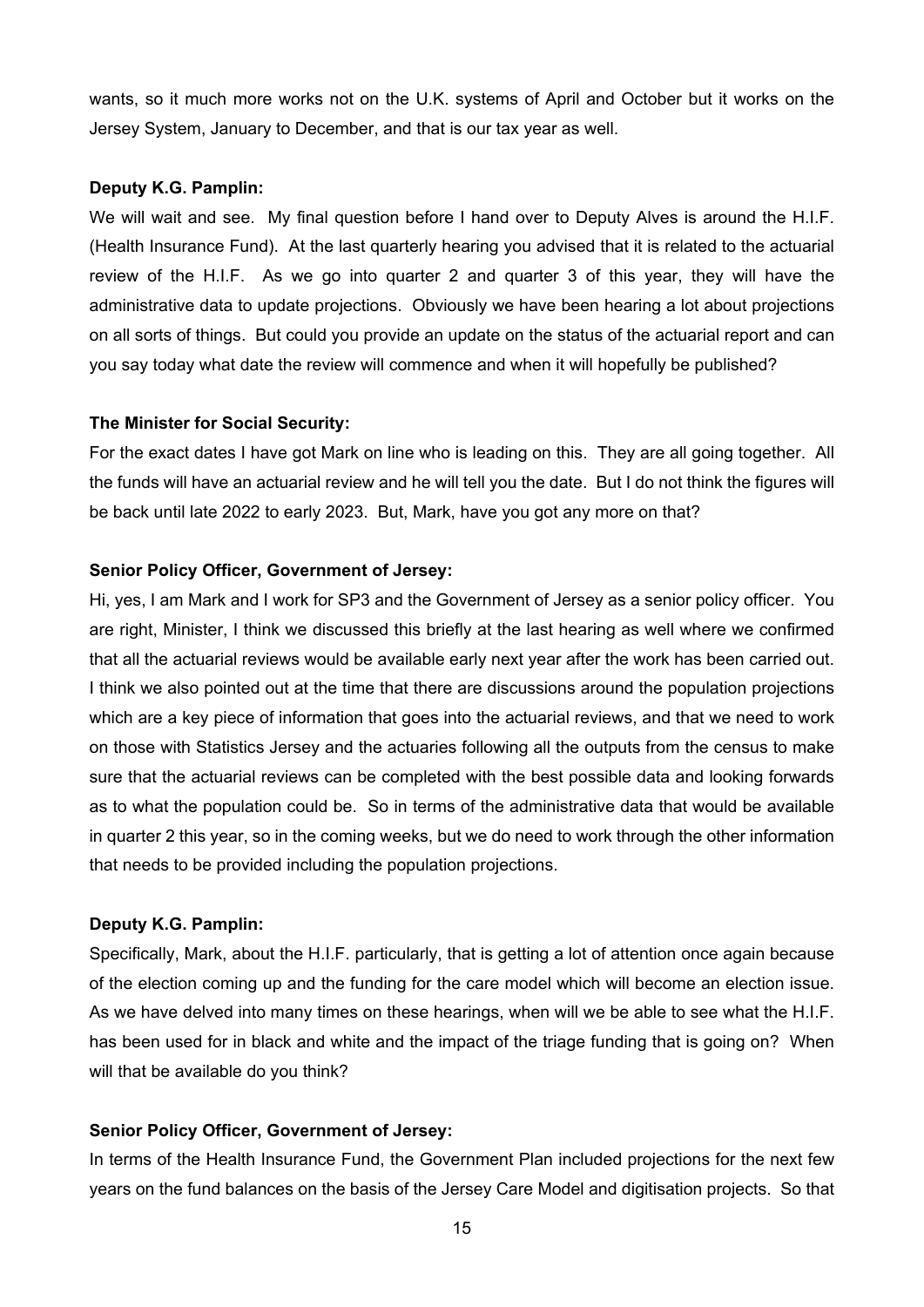will show the fund balance and the expected money coming in and out over the next few years. The actuarial reviews will do more of a longer term projection going forwards many decades and, as I said before, that review and the other reviews will be all ready for early next year. They all use similar population projections but obviously each of the different reviews will have their own assumptions about the way the money is spent and the income that comes in, et cetera. So that will be unique to each of the actuarial reviews for the funds. The Health Insurance Fund review will take into account the planned States agreed expenditure for the Jersey Care Model project as agreed in the Government Plan. Finally, there is also the commitment already with the review of sustainable funding of health care and the fact that the Health Insurance Fund will be part of that review as well over the course of the next year.

#### **Deputy K.G. Pamplin:**

Thank you, Mark. Minister, you will be sad, pleased - delete where applicable - to hear after 4 years that is it from me questioning you and I will hand over to Deputy Alves.

## **Deputy C.S. Alves:**

I am going to be addressing some of the access to G.P.s (general practitioners) and primary health care. Minister, during a sitting of the States Assembly on 15th December 2021 Deputy Southern set out his proposition to make £10 million available to cover the cost of extending the health access scheme to all Islanders and noted that there are some 22,000 in relative low income. In response, Minister, you advised that: "There are about 22,000 people that might need extra help, I am not denying that. We are going to do this review and we should do this review and we should target it correctly." Please can you advise what work, if any, has since been done to assess the impact of primary health care costs on low income Islanders?

#### **The Minister for Social Security:**

Sorry, someone just walked in, could you just repeat that last bit for me again?

## **Deputy C.S. Alves:**

Sure. Could you advise what work, if any, has since been done to assess the impact of primary health care costs on low income Islanders?

#### **The Minister for Social Security:**

I think this is the bigger piece of work. Originally Deputy Southern's proposition was more directed to the Minister for Health and Social Services, then COVID hit and we realised that the work just was not being done. So at the end when we knew we wanted to get something in I took over this, but when Deputy Southern brought that proposition there was already a commitment from the Minister for Health and Social Services. I think it is more 2 things; it is about, yes, looking at the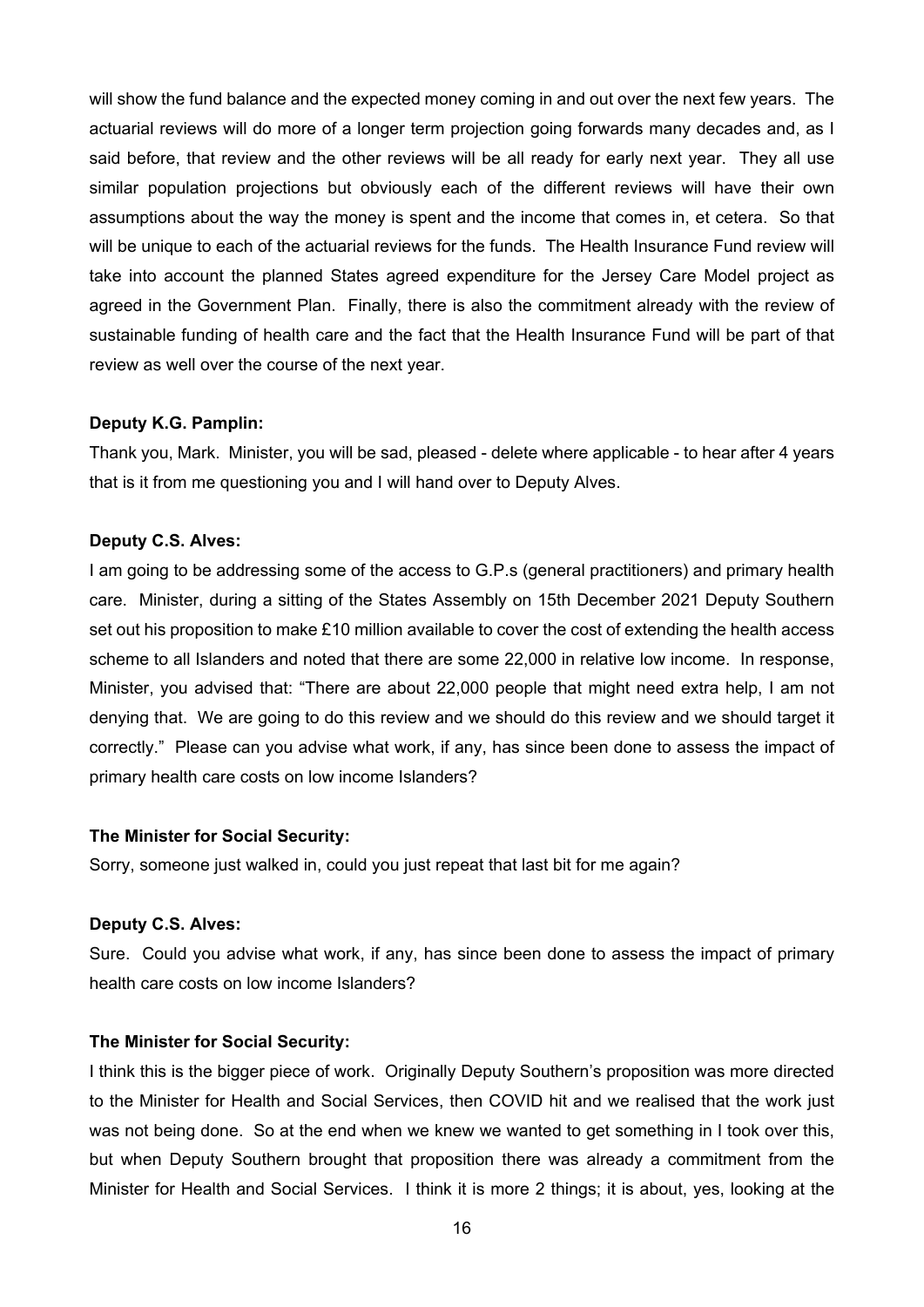next lot of people, vulnerable with a sickness, et cetera, and would be also income I would imagine. We can identify those people, I do not know that would be too hard but then we have to identify how you open up and get the money to pay for it. Deputy Southern's scheme set a funding scheme as well.

## **Deputy C.S. Alves:**

Sue, did you want to come in then?

[15:45]

#### **Associate Director, Strategic Policy, Planning and Performance:**

Just to expand on the point about access to primary care or access to health services in general. As the Minister said, this work started with the Minister for Health. The Minister for Health has a very firm commitment in the 2022 Government Plan to undertake a full review of health services as a whole - that includes primary care services - to identify the costs of those things but also, as I said, including more access, if you like, so access is a separate point. So that work is ongoing but that work is running underneath the Minister for Health and Social Services within the Health Department. So this Minister's scheme was, as she said ... we created a scheme as a temporary measure, if you like, to keep us going while the bigger scheme was put forward. That bigger scheme will take into account the ideas that you are talking about, the kind of broader population issues. As I mentioned before, identifying people who are not on benefits creates a whole new level of interaction with the Government, so these people are not interacting with the Government now, we do not necessarily know their household situation. We might know their earnings from their contribution data but we do not know their household income. There are many, many technical issues to be thinking about but, like I say, the big piece of work at the minute is running through under the Minister for Health and Social Services, the Health Department. Mark and I are working closely with Health colleagues on that piece of work, so they know about the actuarial review. But at the end of the day the Health Insurance Fund has the budget of, let us say, £30 million. The Health Department has a budget of £230 million. We are a small part of the whole picture, so you need to make the whole health budget sustainable and within that you need sustainable primary care and within that you need sustainable access to primary care. Those things are being dealt with now through a different department and Minister.

#### **Deputy C.S. Alves:**

Thank you for that. Minister, on 29th March 2022 you announced that period products would be made freely available to all learners in schools in Jersey from September. In response to a question about the cost you advised that you were: "Going out to tender as we speak so I cannot give a figure." Please can you advise whether a figure for the cost of the scheme has now been finalised?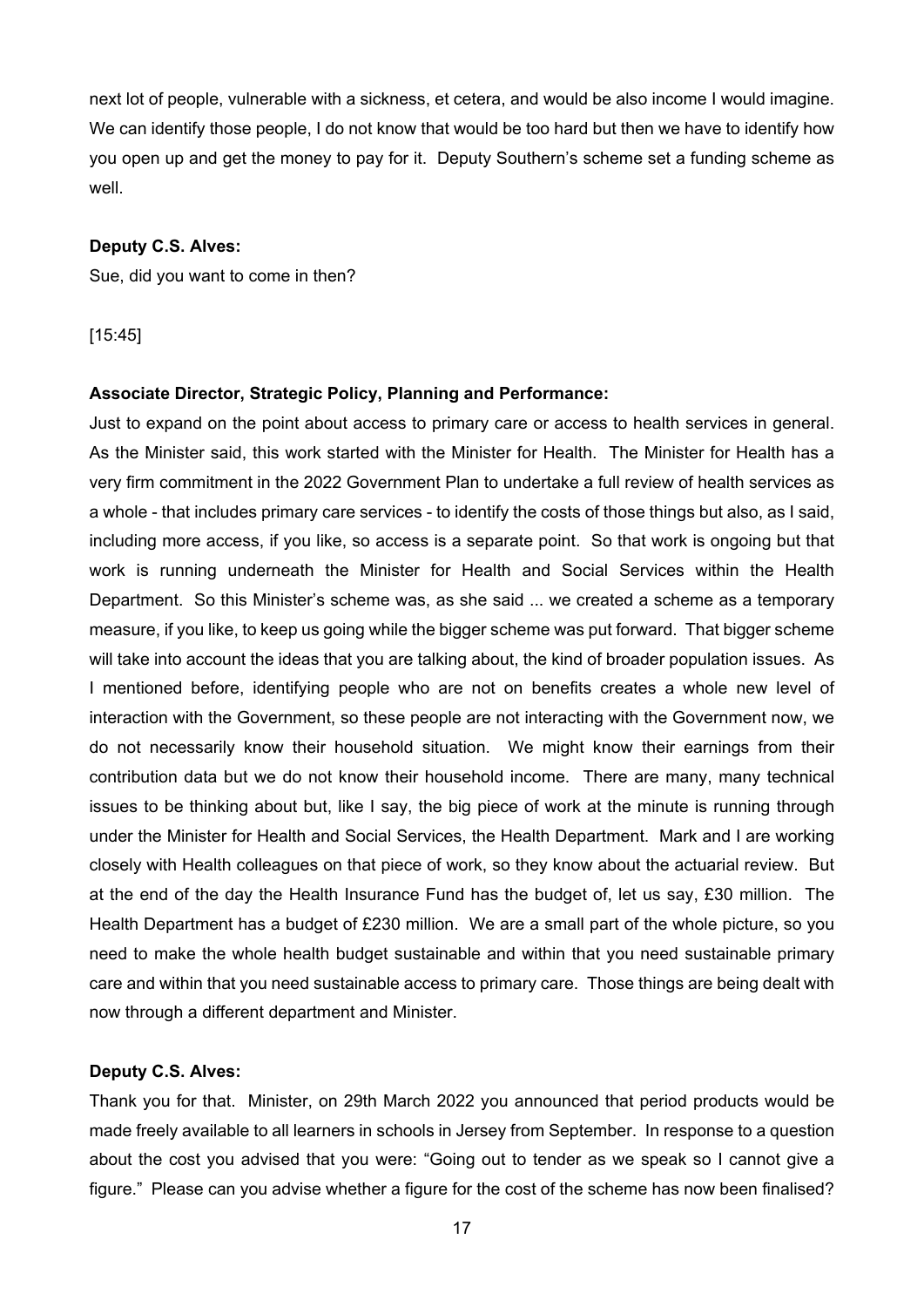#### **The Minister for Social Security:**

Well, I would not know because the history of this, Deputy, is I took this on not as Minister for Social Security but with my hat as Diversity and Inclusion in response to a petition to do the Scottish scheme. I obviously put the reply in after it reached 1,000 signatures. At the same time I had Deputy Maçon and Deputy Wickenden as my Assistant Ministers and we sort of started to talk about how could we break this down. Then Deputy Maçon went to be Minister for Education and Children, so still working with me but offices across and in there. So then when it was Deputy Wickenden straight on board he said: "We have got to get the schools done, this has got to happen, we have got surveys from other places." We did a survey. There are many different reasons but it has literally been handed over to C.Y.P.E.S. (Children, Young People, Education and Skills). I will have nothing more to do with this scheme. I think the Minister who has next time got an extra hat of Diversity and Inclusion does need to look at the Scottish scheme and how far we want to go in Jersey to make it completely across the board. Again, a bigger piece of work, lots more people, massive budget. I think I was quoted £24 million in Scotland from Deputy Morel, I think he had looked it up in that debate. Again, where will the money come from? It can be done in Scotland so I cannot tell you and it is still literally just going out. It has gone out to tender or it is going out but somebody needs to ask the Minister for Education. It is completely under C.Y.P.E.S. now.

#### **Deputy C.S. Alves:**

So the financial information lies with the Minister for Education?

## **The Minister for Social Security:**

Yes, and he has got the budget. He found some money and said he could do it so that is why it is ... and it works. I mean, I would not be putting period products into schools. It has got to be something that schools look after themselves with the Minister for Children and Education, so it has now completely passed to C.Y.P.E.S. and the Minister for Children and Education.

## **Deputy C.S. Alves:**

Okay, thank you. So in that same sitting in March you advised that work would be undertaken to look at providing free period products to all Islanders that require them, but you mentioned there about it probably being a stream of work that the next Minister would probably be taking on. Are you able to confirm whether any of this work has commenced, anything has been looked into yet?

#### **The Minister for Social Security:**

No, because, as I say, when it came to us and I had Deputy Maçon and Deputy Wickenden, I said we should start where we think we can start. We had a new officer, I think she was from the U.K., she knew a bit about this and she said: "Well you are already getting charities going into schools, I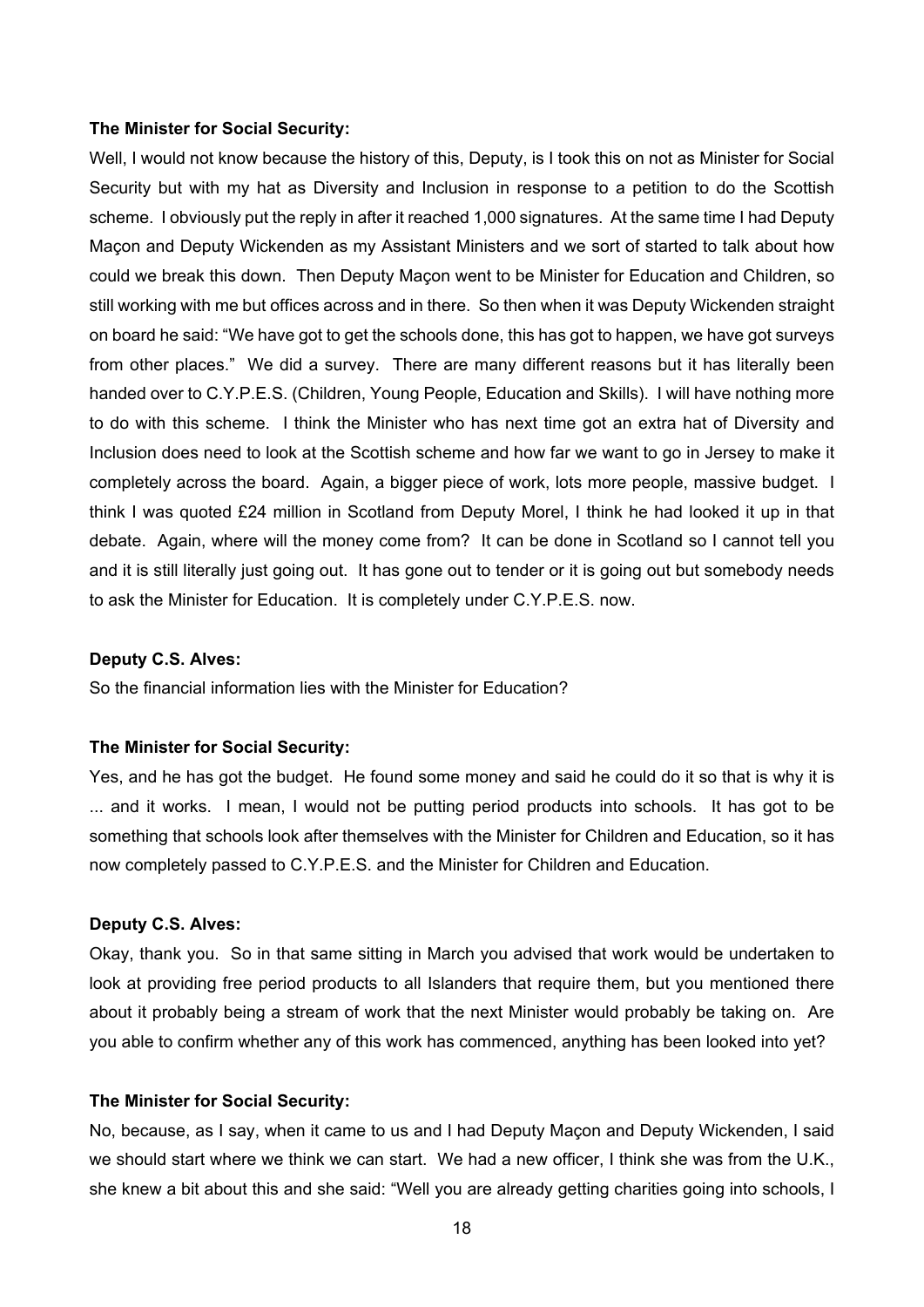think across the majority of U.K. education services they are free." So I said: "Well, let us start there, but bite off what you can chew and what you can do" otherwise I do not think we would have got anywhere. But it is for the next person with the Diversity and Inclusion hat. I am doing now a sort of a ... it will be a handover but it will more be a private document because we did not want it to be sort of electioneering or anything like that, but it will be handed over to the new person who gets the job.

## **Deputy C.S. Alves:**

Thank you and moving on. Following the launch of the diffuse mesothelioma payment scheme in 2019, please can you advise the total value of claims made from that scheme?

#### **The Minister for Social Security:**

Yes, I just had it here, the total value. The total value of the money is £169,918 paid out. Completed application: 28; confirmed diagnosis: 17. Of 13 confirmed diagnoses 7 were made to patients and 6 by relatives.

## **Deputy C.S. Alves:**

Are you able to provide an update on the status of the funding for that scheme? How much funding from the original amount allocated remains available and how long will any surplus funding be kept available for use under that scheme?

#### **The Minister for Social Security:**

Well the scheme is in, it is definitely there, the funding has slightly gone down because obviously it is one of those ... it is a historic illness and the first came ... hopefully with new employment practices, et cetera … but the money is guaranteed to be there if it is one case, 6 cases, until it goes away. I think I have said that right. We have no intention of not doing the scheme.

#### **Director General, Customer and Local Services:**

The budget is there on a permanent reoccurring basis, although as we discussed in the Government Plan Scrutiny Hearing we did reduce the budget down to the current level of expenditure per year. The Minister has described there £169,000, a lot of that was when the scheme was launched but now each year it is a lot less than that so we have reduced the budget down as discussed and agreed in the Government Plan. But going forward that is base budget, and if we get a flurry of claims they will be paid even though the budget is not there so there are no concerns there.

## **Deputy C.S. Alves:**

That is great, thank you. Moving on to financial well-being in old age. The panel notes the report on financial independence in later life was published by D3P Consulting, the Government's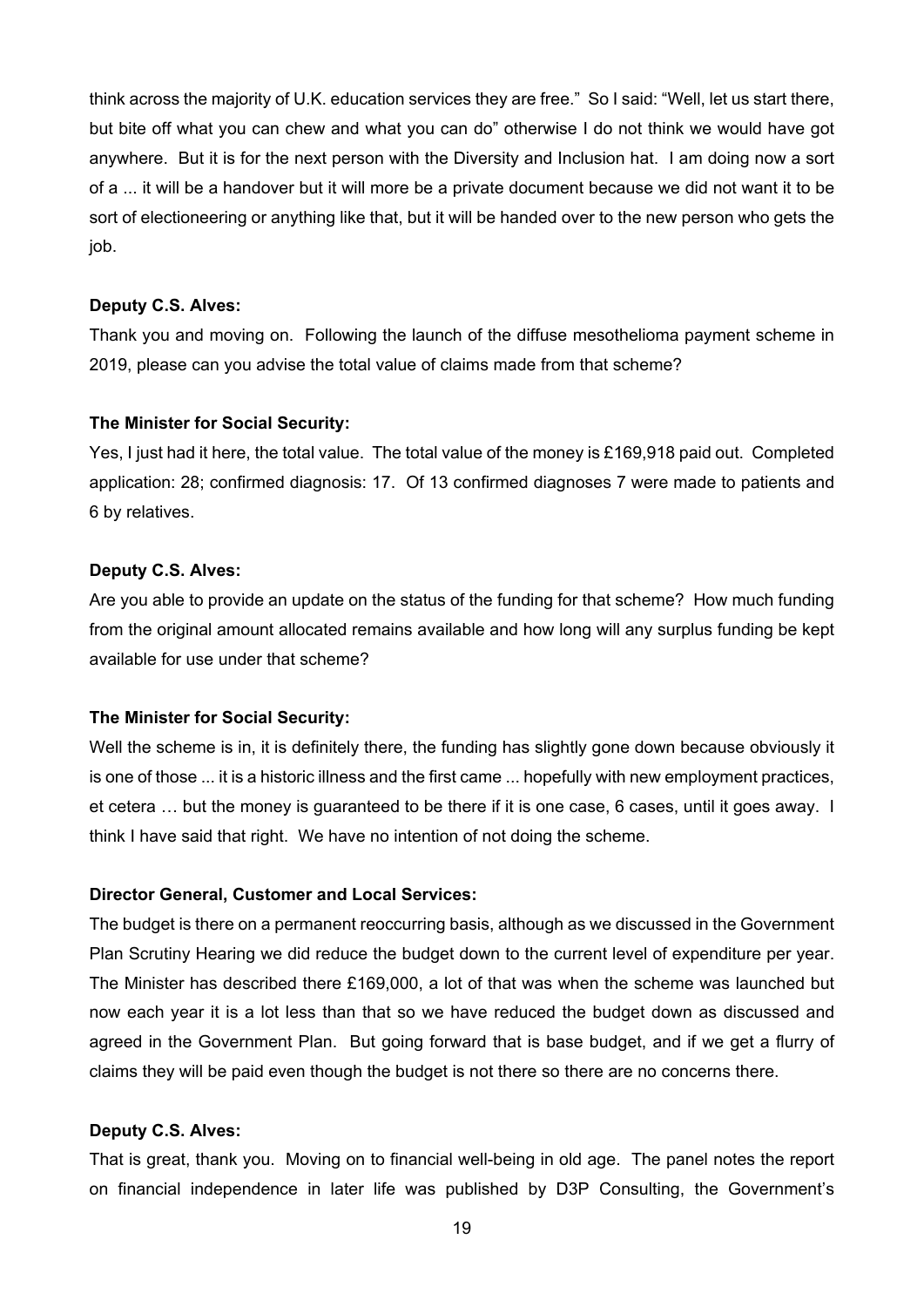independent pension experts, on 5th April 2022. What key outcomes or areas of the D3P Report are being considered for future pension reform in Jersey?

#### **The Minister for Social Security:**

Just before the report was published myself, Deputy Maçon and Mark, who will talk a bit more on what we are doing, have met again with D3P, their research, and this is now to take it a step forward. Again we cannot do anything in the end of the last Assembly and we had COVID. It was always going to be tight to do it in 4 years and consult, and there will be people who want different things, but we are getting the bones. This will all be handed over to the new Minister; the work is not in vain. I think we have got a couple more meetings but we will not be publishing anything, again no electioneering. But, Mark, have I missed anything? I am very happy with it and I think we need to really push on with this.

## **Senior Policy Officer, Government of Jersey:**

Yes, so the report was published recently. It followed quite a bit of work towards the end of 2019 on-Island discussing with various different groups of people, both within Government and outside of Government, people that work in the pensions industry as well and obviously work with employers and individuals who want to save for their retirement. It also follows consultations in previous years around the Social Security Fund and also people's experience of saving for retirement, which is what led into the work because I think there were some potential issues about the numbers of people that felt that they had a good income in retirement or would have a good income in retirement. That is really what sparked this work off. The report summarises the findings of their discussions with people locally, outcomes from that consultation and also their international research and developments globally. Many Governments around the world, both of developed countries and also developing countries, they are also looking at how to support people to save for their retirements. So that is a collection of all those things. In terms of next steps I think the idea was really to put some of that in the context of Jersey as well, identify where there could be some conversations for what could happen next, options or ideas. They were not really recommending any particular way forward necessarily, I think it was really just to enable a further conversation with Ministers and with the public about what can be done. If you can appreciate, they had done a lot of their work and had written a draft report early in 2020. Unfortunately COVID happened, the work was put on hold for the time being, and then more recently they updated their work for what has been going on in a number of other countries in the year or 2 since then, so that has been built into the report, and so we have been able to publish that as a good line the sand, a good foundation for subsequent conversations. In terms of next steps, they talk about various objectives that the Government might want to look at for saving for retirement, the sorts of people that you might want to try and include, what Ministers and the public might think is a good amount to save or a suitable amount to have in old age, and things like that. So basically the next stage is to go into a little bit more detail about

20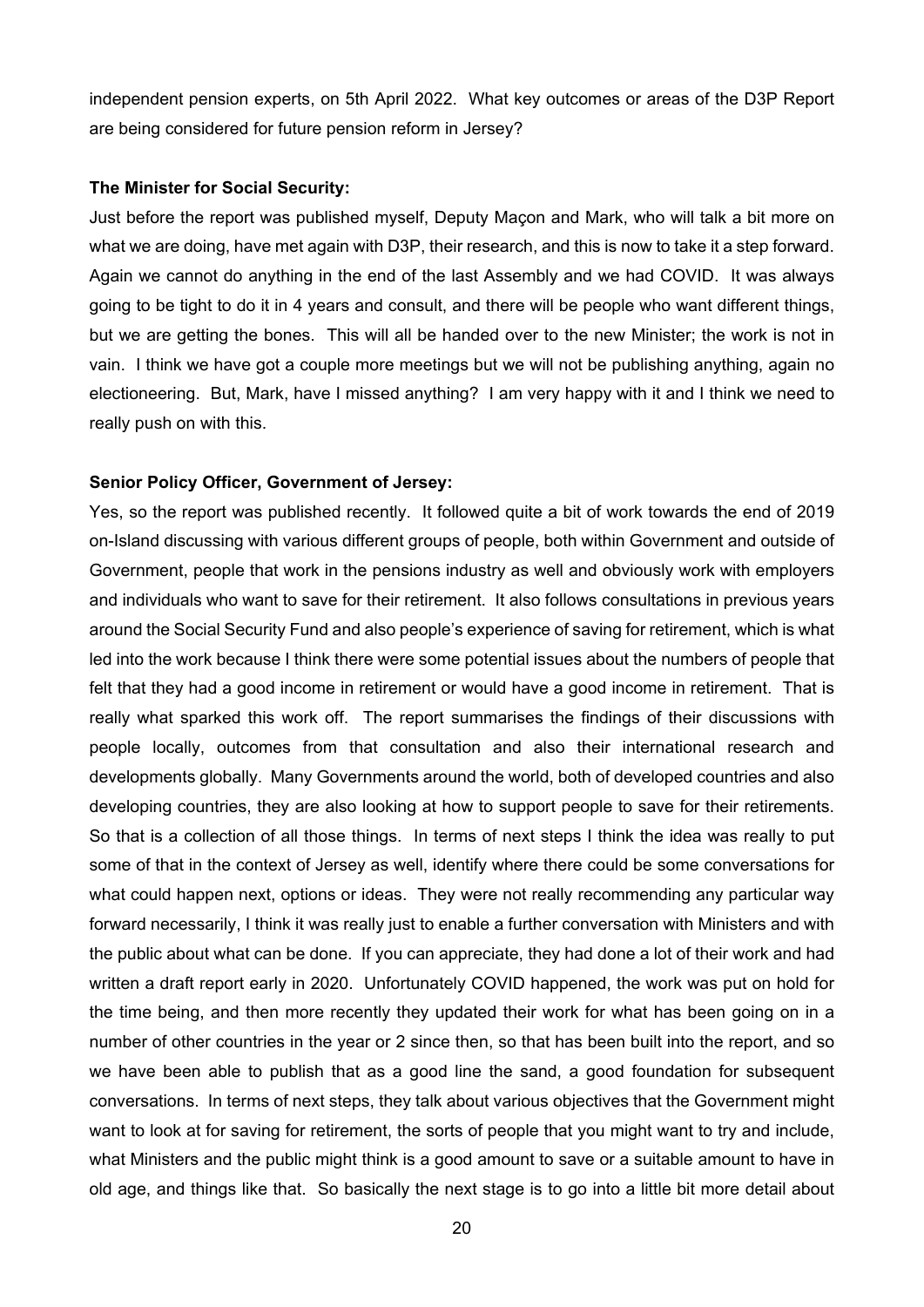some of the key questions, key decisions that need to be made, and then obviously with the next Government and next Ministers to prioritise that work and next steps, whether that be consultation or public conversations about things or whatever. But really that is for the next Government now to do that.

## **Deputy C.S. Alves:**

So basically there are not really any key outcomes or areas that are being investigated at the moment, it is just everything is being looked at and considered. So has any work been undertaken since the report was published earlier this year or has it kind of just been looked at and being left to the next Assembly?

#### **Senior Policy Officer, Government of Jersey:**

There are several themes and key questions and decision areas that need to be discussed and made and so D3P have provided an introduction to those areas to the Minister and the Assistant Minister so that they have an opportunity to consider those areas and then they are able to provide that information as part of the handover to the next Government. For example, we are looking at how the savings side of things will work, how it could work in Jersey, different options there, as well as the kind of payment side when people get to pension age or later life, the money they get back and how that might work. The other things we are looking at as well is how any kind of saving might be delivered in Jersey. Government could have a greater or lesser role or the private sector could have a greater or lesser role. So it is just looking at the pros and cons, what happens elsewhere, so that we can kind of build-up that understanding, start to understand some of the possible issues, and then we can hand that as part of a briefing to the next Government. So there is a little bit more work going on but recognising there needs to be that handover while still trying to make some good progress if we can in the final time we have got with the current Ministers.

[16:00]

## **Deputy C.S. Alves:**

So is there a schedule for the work to take place following the publication of this report or is it a case of doing the handover and then kind of leaving the timescale and the scheduling of work up to the next Assembly?

## **Senior Policy Officer, Government of Jersey:**

Yes, I think there is an element of that. I think there will be some kind of research that can be done, not research but establishing the questions that need to be answered and a possible plan, but really it is whatever I can agree best with the current Minister - and I will leave it to her to speak in a moment - and then how that hands over too. But I will leave it now to the Minister, thank you.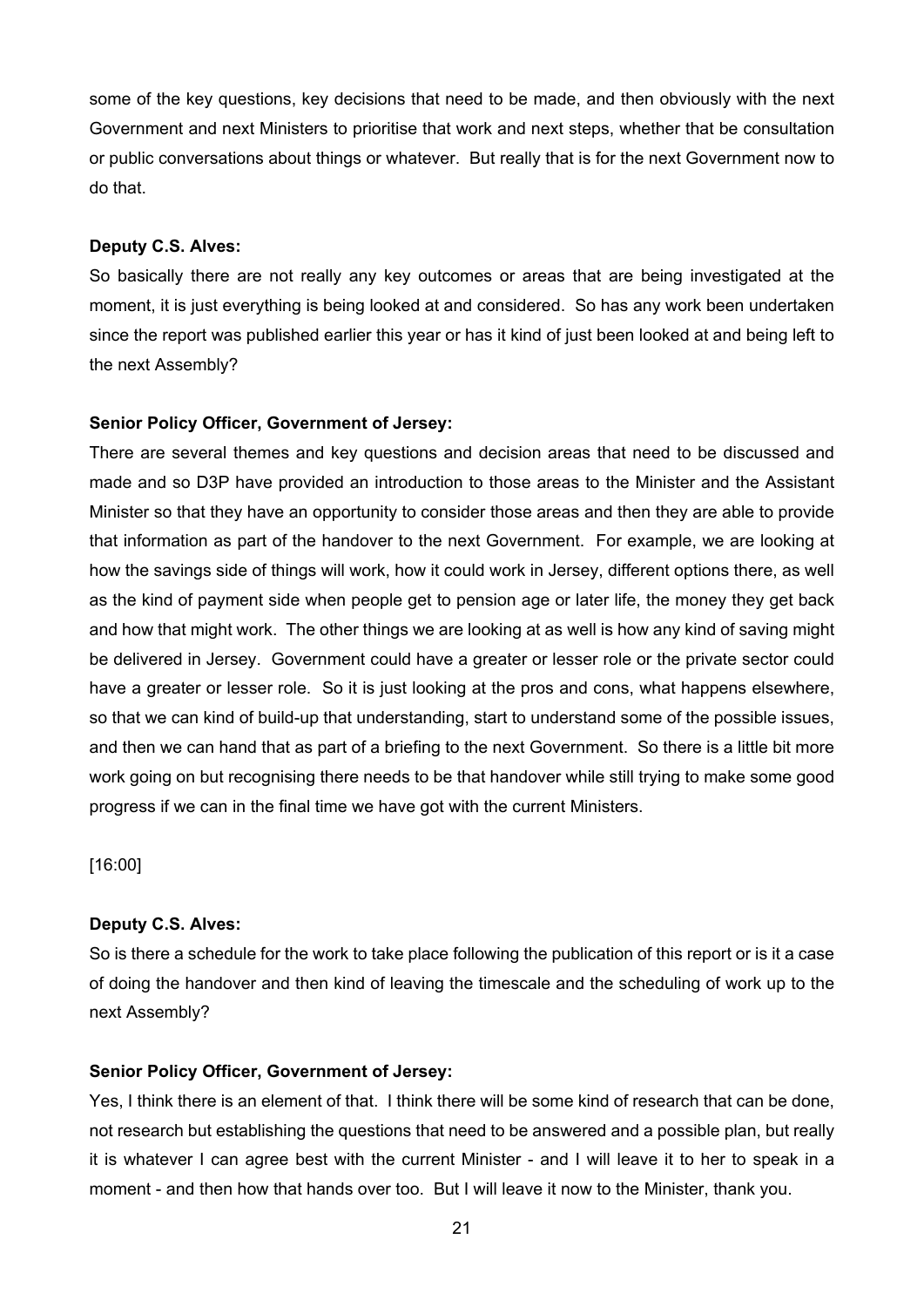#### **The Minister for Social Security:**

Obviously if we were not so far behind, we were near, we might have even had a chance to go out to a really good consultation, but it is how much work do you do. There will probably be a completely new C.o.M., Minister for Social Security, so how much work do me and Jeremy do up to like April, May, and make recommendations where people are not going to do that. But we are more teasing from here to here and it is good but I would not go as far as to say I am going to make total recommendations, because I do not want to go down one place … people will want to make their own decisions on it or ask D3P as well because I am sure it will be them, they were absolutely excellent. The guy from New Zealand … there is not a country that they have not explored, who has done it good, who has done it bad. Some of the countries you would not even think they would have a private pension scheme; it is really, really interesting the report as well. That is about as far as we can go politically.

#### **Deputy C.S. Alves:**

Thank you, Minister. My final section is about Back to Work and candidate trainee wages. The panel has received questions from constituents that are concerned that employers are taking on trainee or apprenticeship candidates on levels of remuneration that are below minimum wage for extended periods of time. What processes are in place to ensure that Back to Work candidates are appropriately compensated by employers that offer trainee and apprenticeship roles?

#### **The Minister for Social Security:**

Well I think for a trainee there can be but last time I asked it was not even more than one hand, but the schemes being advertised lately … a 90 per cent take-up and 75 per cent have stayed and now the company are paying them. We do have enforcement on minimum wage; it must be paid if that is the job. But Sue or Ian might want to add to how we do check that.

#### **Director General, Customer and Local Services:**

Maybe I will start. So there is 2 different things, one is the schemes that we have been using to support unemployed people who are actively seeking work through Back to Work. We have offered businesses there a minimum wage, that we would cover the costs of minimum wage for 6 months. We obviously pay that in arrears based upon what people have been paid, so we are going to be paying what the person is earning. They can pay them more than minimum wage but we will support them financially with that amount. There is of course within the employment legislation and minimum wage legislation the ability to have a trainee wage and that does not necessarily have to be somebody who is out of work who gets that job, it could be somebody who wants to learn an apprenticeship or study at Highlands. There are significant conditions around being able to use that wage that does include an approved training programme. Indeed there are year one and year 2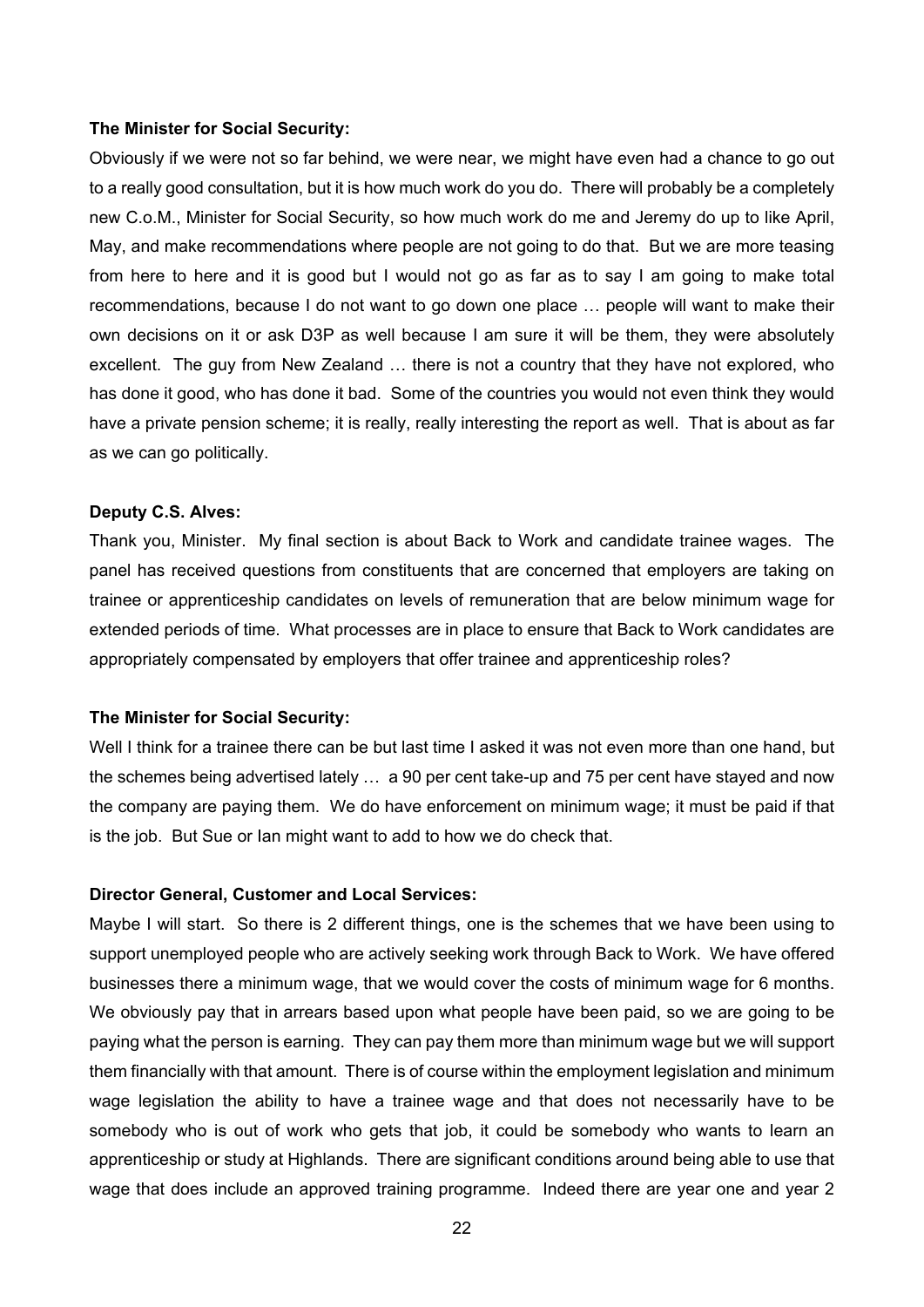numbers, so the amount goes up in the second year as the minimum, so if there are examples that the panel have of people who believe they are not receiving the right level of wages in terms of the trainee wage then please do pass that on and the department will investigate because that is not appropriate. Trackers, who operate the apprenticeship scheme, know very much about how these rules operate so they would be advising their candidates, but you still can be on a trainee wage but being outside of Trackers as well. So if you do have examples please pass them on.

## **Deputy C.S. Alves:**

My next question was going to be do you keep track of the amount paid to trainees and apprentices and the duration that trainees and apprentices are paid these amounts for? Is there any kind of monitoring basically of how many employers offer these wages and these roles?

#### **Director General, Customer and Local Services:**

No, not in the sense that we would automatically be able to detect somebody who had not gone up from year one to year 2. The information that we have is around their contributory data and of course that can fluctuate depending on how many hours they have worked, never mind the hourly rate. But if we have an example then we will investigate and we will see if we can ... I cannot remember a case where we have seen this before in my time in the department, so if there is something it is quite unusual and we will investigate it quickly.

## **Deputy C.S. Alves:**

My final question on that is what steps can be taken if somebody in a trainee apprenticeship role is not being offered sufficient opportunities for advancement by the employer, if any?

## **Director General, Customer and Local Services:**

In that sense, in terms of career advancement or development advancement, that is outside of the minimum wage legislation, which I think was your question there, Deputy. The individual obviously has a right to go and find another job if they are not happy with their opportunity to advance in any company. Sometimes easier said than done but that is their choice. If they are being paid less than the trainee wage or their training commitments are not being delivered then they should raise that with their employer and if need be they could obviously seek the advice of J.A.C.S. (Jersey Advisory and Conciliatory Service).

#### **Deputy C.S. Alves:**

Thank you. I am going to now hand over to Senator Mézec. Thank you very much.

#### **Senator S. Y. Mézec:**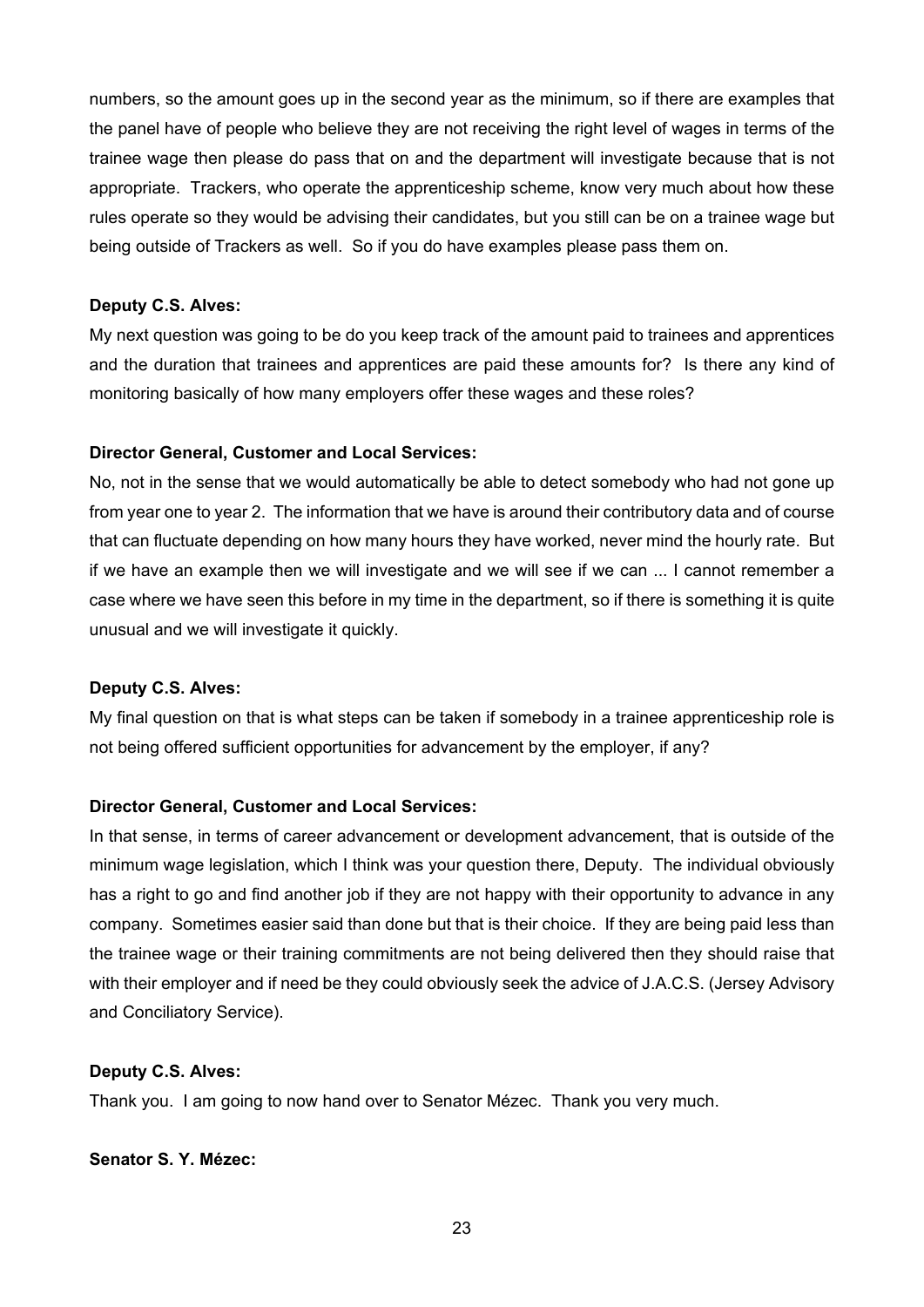Just some questions on the minimum earnings threshold, which was raised by this panel previously. You will recall the work that went on to get this set at the right level to try to make sure that we had confidence that nobody ended up worse off as a result of this. This was meant to have come into force at the beginning of this year; can you just give us an update on how that has gone and if that is all in place now, working well?

#### **The Minister for Social Security:**

We put the threshold instead of hours into money because of working with tax and the machines, but that is £101. I think it has gone okay. I have got nothing here to say but officers might know different. They did know more than what we thought but we tried to advertise it, and then if you remember we also brought an amendment so any change in line with the minimum wage on 1st January, the minimum earning level would go up. But Sue might know more because that will probably be in the department or dealing directly in the employer.

#### **Associate Director, Strategic Policy, Planning and Performance:**

Really just to confirm what the Minister said, that everything is in place and it is obviously working as anticipated. As the Minister just said, the rate will go up automatically each year so there is no need for any further States decisions. It does not matter what the next Minister thinks about it, it is now embedded in regulations. So, absolutely, it has not caused any problems. I think we have had one query from one person which was easily resolved, so it has gone very smoothly thank you, yes.

## **Senator S.Y. Mézec:**

My next question on this was going to be about whether you had had stakeholder feedback about this. So dare I ask what that one query was and how it was resolved?

#### **Associate Director, Strategic Policy, Planning and Performance:**

It was a lady that had a nanny and she just needed to know what to do. That was it.

## **Senator S.Y. Mézec:**

Okay, well that is good to know. Any other feedback of any sort, including on the level that it is set at? Have you had any feedback on that with people being content or otherwise?

#### **Associate Director, Strategic Policy, Planning and Performance:**

I will defer to Mark if he has got any more information but as far as I am aware we have not had any real issues. We believe the rate is a fair rate and it has been set well and has been implemented smoothly and without any particular fuss. Mark, do you have any more to add to that?

#### **Senior Policy Officer, Government of Jersey:**

24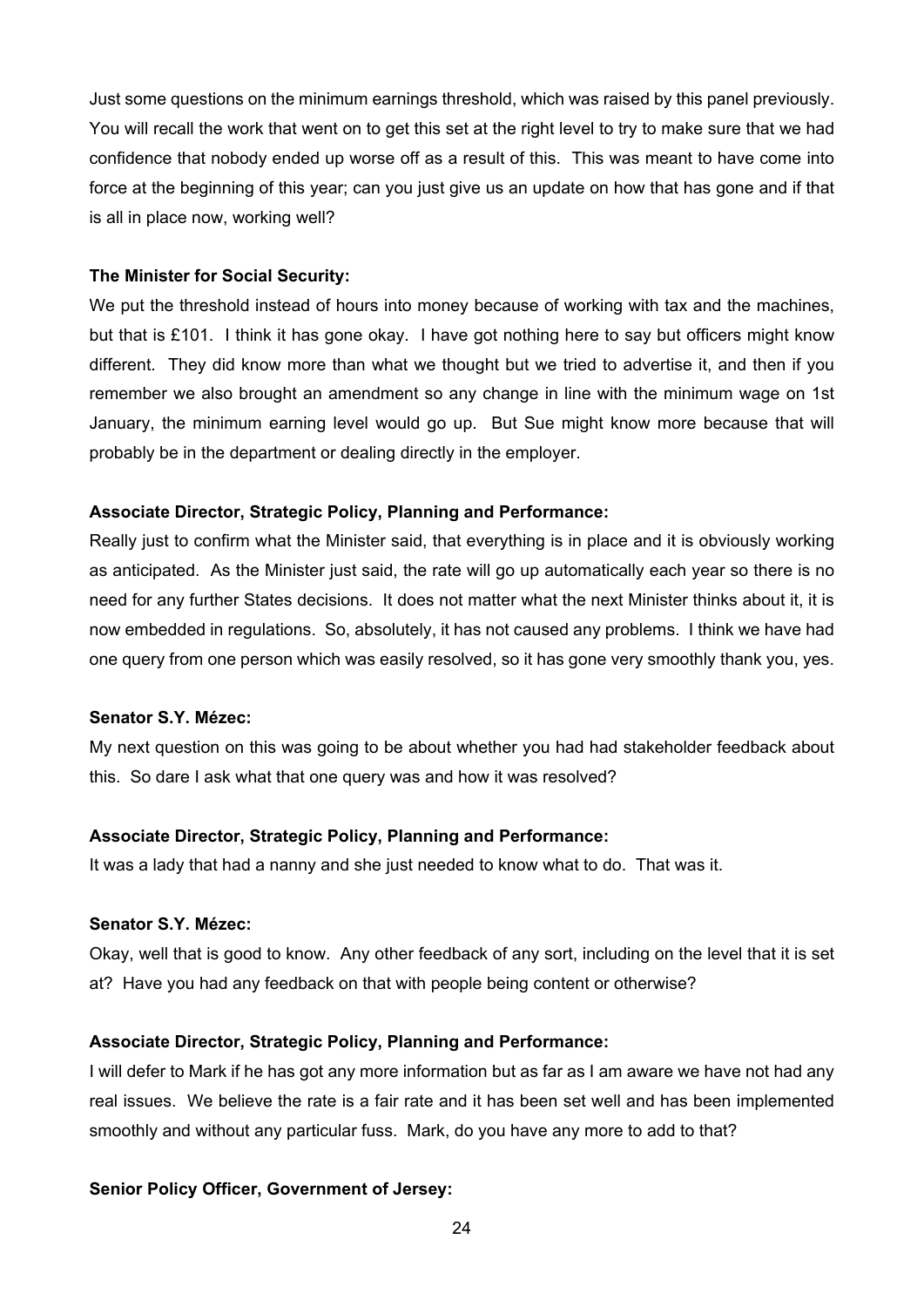No, I do not, only that we had some feedback previously in advance from the employer perspective anyway, that they preferred and valued being able to operate with a monetary value rather than an hourly value. But that is not new news so I cannot add anything other than what Sue and the Minister have just added, thank you.

## **Senator S.Y. Mézec:**

That is all on that unless any other panel member wants to interrupt and ask something that I have not. But if not, moving on to the disability and inclusion end of year report which came out on 17th March, and obviously there was the Embrace Our Difference campaign as part of this as well. In section 5.2 of that report it relates to the development of a communication plan and it said that in this year we will be linking our team with our partners and strategy working groups to link members of the public who have disabilities with the team. Can you just provide an update on how that is going and if you are managing to link up with those members of the community as part of this?

## **The Minister for Social Security:**

I will start and then bring Paul in. There is a new group that I am on with Deputy Ahier and members of the community, and it is all about disabilities. It is bringing things together on where we are. But Paul will probably have direct answers to point 5.2 or whatever page it was, thank you.

## **Director of Local Services:**

Yes, in terms of user voice that is imperative to how we shape services, so we have partnered with Enable Jersey, an excellent organisation here on the Island, they will be leading that work so it has got that independence. That work I understand has started. We think it is very important that is done with a third party civil society organisation and again that then feeds in. So if you look at page 6 of the report - I do not know if you have got it in front of you, Senator - it gives an overview of the structure. So we have the advisory board which the Minister chairs, we have also got members of Commerce, Visit Jersey, membership from the media, the legal, and again trying to help shape services for Islanders. We have then got the leadership group which are the heads of the 5 working groups, and the idea is that the priorities that have been agreed will then be fed in by the user groups, so we have got that constant dialogue with users of services and importantly carers as well. That is something which we have started and we are taking forward.

## **Senator S.Y. Mézec:**

Thank you, and is there any view at this point about how that work will be picked up by the next Minister after the election and how whoever ends up holding that title can pick this up quickly and get up to speed with it?

## **The Minister for Social Security:**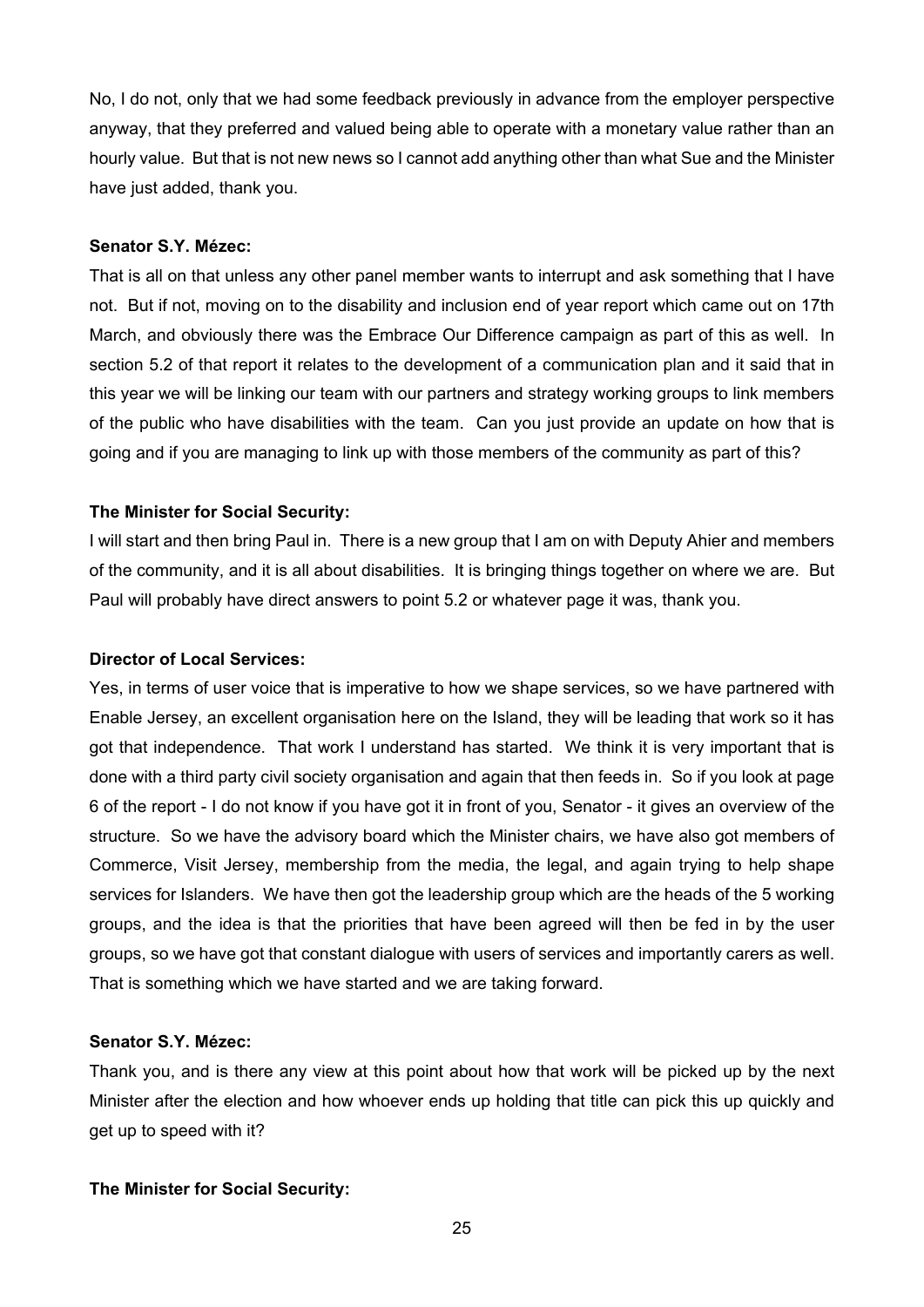Well politically obviously, Senator, I am totally behind this. It was Senator Routier who wrote the first disability strategy. We had one lovely lady doing bits at the side of her desk with other jobs, and with the budget we have got … we have got some fantastic officers, we have got people across all areas. So I cannot praise it enough. So whoever goes forward I would be backing ... the budget has got to stay, I think we already have done that but Paul or Sue might tell me ... it is one of those things, now it is started it cannot stop basically, it has just got to go onwards and upwards.

#### **Director of Local Services:**

Yes, I would agree. If you look at the report it gives an overview of the structure. I think we are very honest about the challenges that we face, Senator. We then give an update about what we have done this year in terms of the strategy but also in addition, and then lay out very clearly what we are doing. So we are working with parishes to ensure that people can vote, making sure that it is accessible, a big focus of transition of young people into adulthood, and they are some of the key priorities. So it is ongoing but we have got challenges and just to sort of evidence that, if I may, we do lots of work with Beresford Street Kitchen which I know is where you host your drop-in sessions, and they recently showcased --

#### **Senator S.Y. Mézec:**

I have been there 2 times.

## **Director of Local Services:**

Yes, that is because we do lots of work with B.S.K. (Beresford Street Kitchen) and they recently showcased their amazing work that they do at the British and Irish Council, and other jurisdictions were really quite blown away which I think is a real feather in the cap of Jersey. But there are still challenges and one of the challenges that the C.E.O. (chief executive officer) told Ian and myself, and the conference, was that one of the crew members who had been working there for 4 years skilled, reliable, excellent employee - had applied for a number of jobs in the hospitality sector and did not get one interview. So she changed her C.V. (curriculum vitae) from working at Beresford Street Kitchen to working at a café in St. Helier and immediately got interviews. I think that kind of shows, yes, we have got a 27 page report but actually that is what really needs to change, that attitude and that willingness to embrace our difference and really look at those changes. We have got work to do but collectively we will do it.

[16:15]

## **Senator S.Y. Mézec:**

Absolutely, and hopefully we are well on that pathway to change there. On section 5.15 of the end of year report which relates to the inclusive justice and citizenship pilot project, it says: "The research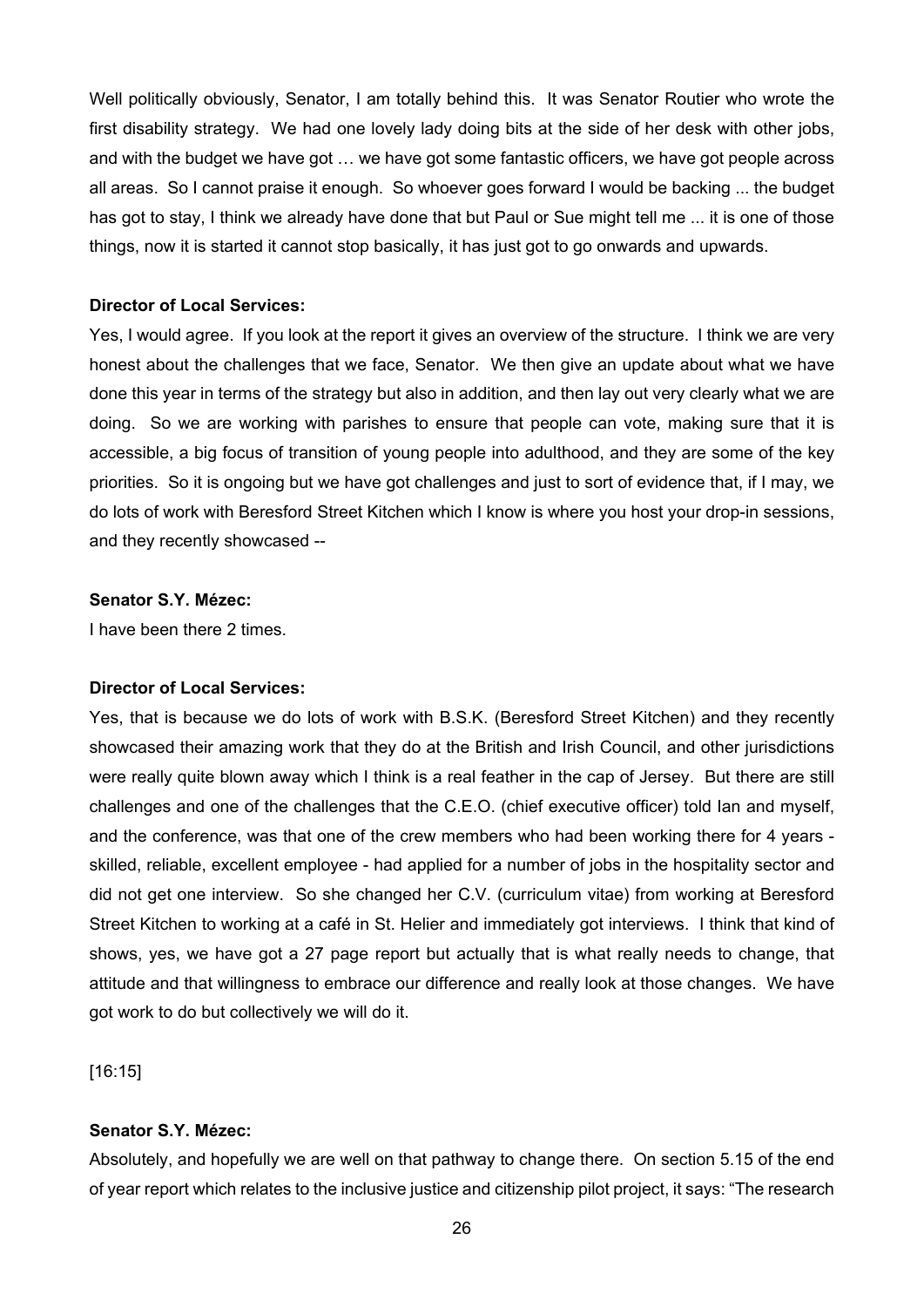part of the project has progressed well with a scoping report on the barriers to inclusion due in February 2022 in multiple formats." Can you provide an update on the status of that report?

## **Director of Local Services:**

Yes, I think we are still waiting for that to be concluded so that is something that we will have to take forward. I think some of the research which we have highlighted in the paper around attitudes, et cetera, shows some of those issues. I think we talk about some of the barriers, whether they be physical or attitudinal, but again we need to use the evidence of the almost 800 people who contributed and turn that into action.

## **Senator S.Y. Mézec:**

What sort of outcomes are you hoping for from the scoping report?

## **Director of Local Services:**

I think it has given us that evidence base to go and challenge. If you look at the work that we did there was significant concerns around access to retail, employment which I have just touched upon, there is a range of barriers. So the advisory panel, which we touched upon, is a mix of people who are in a position to make changes and to influence. Really what we want to do with that panel is to help us drive this forward because it is not just Government here; this is the whole of society and that is why the advisory panel is not really top heavy on civil servants like me, it is really people from right across the community who can influence change.

## **Senator S.Y. Mézec:**

Thank you. Moving on to the last subject area from me which is about the benefits and payments system replacement. The transform programme which is scheduled to take place this year we understand refers to the replacement of the I.T. (information technology) system, N.E.S.S.I.E. (New Employment Social Security Information Exchange) which is currently used to administer social security benefits and payments. Can you provide an update on that work?

## **The Minister for Social Security:**

The steering group, which I am on as Minister, just sort of started. It is very technical. I thought N.E.S.S.I.E. had a little bit less life than it had and it is going into tax, but Ian can explain it really technically and really well. I will put you in there, Ian.

## **Director General, Customer and Local Services:**

No problems at all, Minister. To answer the Senator's question, the transform programme is a multiyear programme so it is not something that is going to be delivered in 2022, and you can see in the Government Plan most of the expenditure is in the next few years rather than this year. Underneath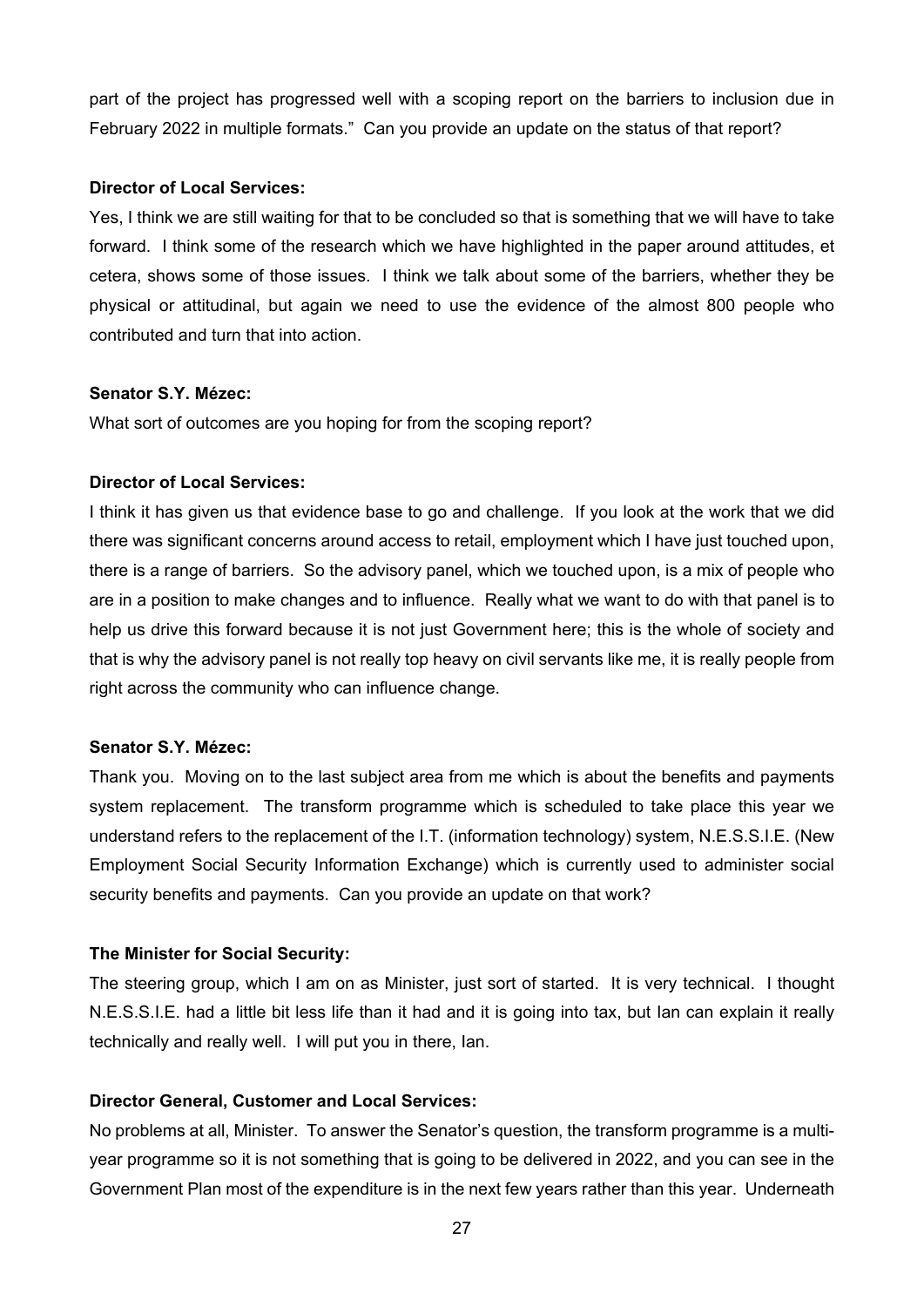all this we are trying to obviously be proactive and replace a legacy I.T. system. The I.T. system that we have was built in a very particular way and we would like to be able to build something and develop something that is not about just processing but is designed around our customers and their life experiences. So that is what we are trying to do and we are currently developing our requirements before we go out and test the market and see what might be out there that can deliver those requirements. In putting our requirements we are of course engaging with colleagues in Government but also with users and customers. That is what we will be doing. This will be an ongoing process for the next few years and we are working very closely with colleagues in M. and D. (Modernisation and Digital). The funding is about £23 million hopefully at the very maximum, but hopefully less than that, and that is coming from the Social Security Fund and is all outlined in the Government Plan. It has all been done in the open in that sense. The Minister is obviously an important stakeholder. We have a political oversight group that met for the first time last week and that includes also the Assistant Chief Minister who leads on digital projects.

#### **Senator S.Y. Mézec:**

You mentioned the budget there briefly, and the Government and I.T. budgets is often a very interesting area so dare I ask what you can say to us to give us confidence that this will not go over budget?

## **Director General, Customer and Local Services:**

I think I.T. projects in Governments around the world are obviously very difficult and we have seen it in Jersey. We are seeking best practice, where we can establish it, and making sure that we proceed in an appropriate way. It is difficult. We talked a bit about inflation earlier, if we have a period of inflation that is forecast by the F.P.P. then that budget that we have set has already effectively been reduced over the next 4 years in terms of the value it could have got. So we will be mindful of all those things but ultimately we want to deliver something that makes the experience for Islanders much easier to deal with Government, and in particularly in relation to the Minister's benefits. That is what we are aiming to do and we will endeavour to deliver it under budget and on time.

## **Senator S.Y. Mézec:**

Thank you. I am sure the next iteration of this scrutiny panel will enjoy holding you to account on that.

#### **Director General, Customer and Local Services:**

I am sure they will.

## **Senator S.Y. Mézec:**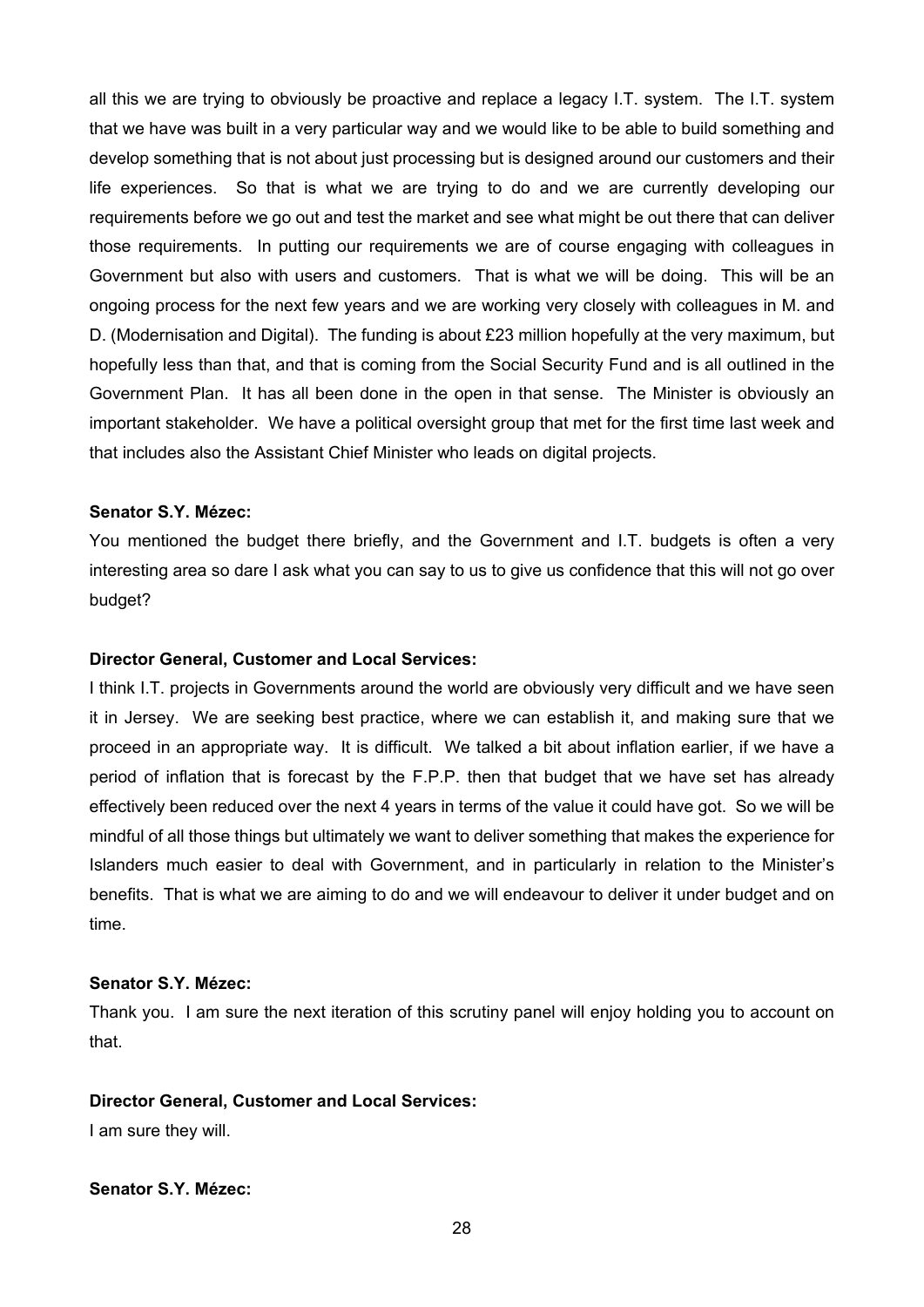Just a very last question from me to the Minister is more broadly about that transform programme. At a previous quarterly hearing you spoke about the other cultural and structural changes that need to come about. Could you just elaborate a bit on that, on what sort of cultural changes you believe need to be made in C.L.S. as part of the transform programme?

#### **The Minister for Social Security:**

Well I think a lot of the changes at C.L.S. and the teams, you have got people dealing with working teams and people dealing with pension teams, it completely transformed, mainly because of COVID, how things are delivered. I do not know if I am answering the right question because I literally cannot remember what I said. Can you be more specific; what are you asking me about, Sam? Sorry, I do not want to jabber on for the last few minutes and get the answer completely wrong.

#### **Senator S.Y. Mézec:**

Sure. I do not have the full quote of what exactly you said last time but getting a department to work better together, get the best outcomes it possibly can for those who they seek to help, incorporate feedback and all the rest of it is extremely important for any public service department. Obviously the I.T. infrastructure has got to be part of that, but other ways of working, how you treat those who engage with the service is all part of that. So it is, I guess, a broad question so perhaps I could phrase it as what more do you think the department needs to do so that it can better serve the people in future and how will that sit alongside some of the more structural things like I.T. systems and the rest of it.

#### **The Minister for Social Security:**

We do have quite a few customer surveys and they can be done obviously on the phone if they are on the phone, literally listening to people and what is better. As I say, we have got to where we are probably because of COVID, people working from home, people booking appointments, et cetera, and I just think it needs to sort of carry on. I never want anybody to be disenfranchised who cannot use a computer. I know they are not because they phone up and then if that cannot be sorted people can go in, they can go into a private room and literally discuss something bad that has happened to them. But it is always ... this has happened quickly, we need to keep listening to the staff on the ground that are delivering it and just keep improving. I think it is a much, much better system. Some people would not agree but I just did not like all those people sitting there for a long time sometimes, being very upset, and then most people could hear what you were talking about. I sort of begged for that change with Deputy Southern for quite a few years. We got there by COVID so I am pleased that we have got there, but there is always room, I would imagine, for improvement. Ian might want to add some more because I have probably not covered everything that they do to make sure of customer satisfaction, but I know they do lots because I get reports back.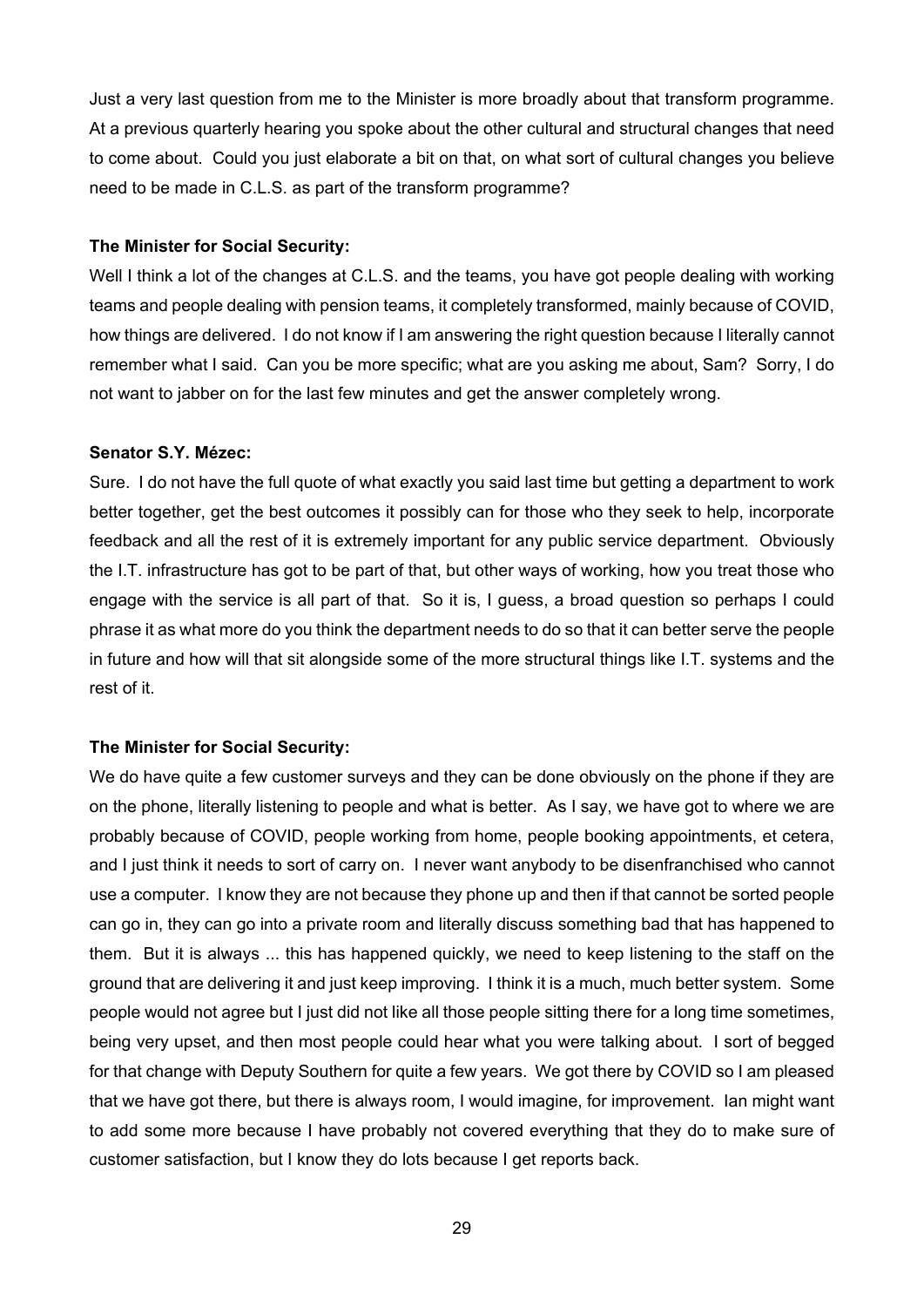#### **Senator S.Y. Mézec:**

I think that is okay, Minister. I will hand over to the Chair and I will just say in my phrasing of that question I avoided using the word "customer" because I have got strong views about what that means for the culture of an organisation, but I suspect we will have more debates on that in the future. But I will hand over to the Chair.

## **Deputy M.R. Le Hegarat:**

Even I am not that good that I can ask the questions that I have got listed here within 5 minutes, and I am not sure whether you have an extra 5 or 10 minutes, Minister, to humour me because obviously this is our last hearing and so, therefore, I would prefer not to have to write a letter with the questions I have, if at all possible. So if we could continue?

## **The Minister for Social Security:**

I am okay. I do not know about officers but I am sure ...

## **Deputy M.R. Le Hegarat:**

I will be as swift as I can because I think some of the areas have pretty much been covered anyway. It was just really in relation to what Senator Mézec has just been talking about as in the customer services and the open door policy. So you can confirm with me today that the provision of walk in appointments at C.L.S. will continue for the rest of 2022?

## **The Minister for Social Security:**

They are not walk ins. You can walk in and you can give things. If you want an appointment to discuss something you phone up and an appointment is made. They have gone up from I think 20 a day to 30 a day, or that might be a week, Ian has probably got the top figures, but it is working better. There is nobody - and it is not even because of COVID - sitting in that building Monday morning when something has happened tragically over the weekend. It is never good. It should work and get better. You can have an appointment, if you cannot do I.T. the ladies or men go through the process and then if they at is no good you will be given an appointment. But the door is open if you want to drop off something or just ask questions about a registration card. There are people manning the desks that I suppose like the old welcome hosts would have been.

## **Deputy M.R. Le Hegarat:**

Yes, so you do have some facility where you can walk in and get a service; it is just those things where somebody wants to discuss something more of a personal nature where they have to make an appointment?

## **The Minister for Social Security:**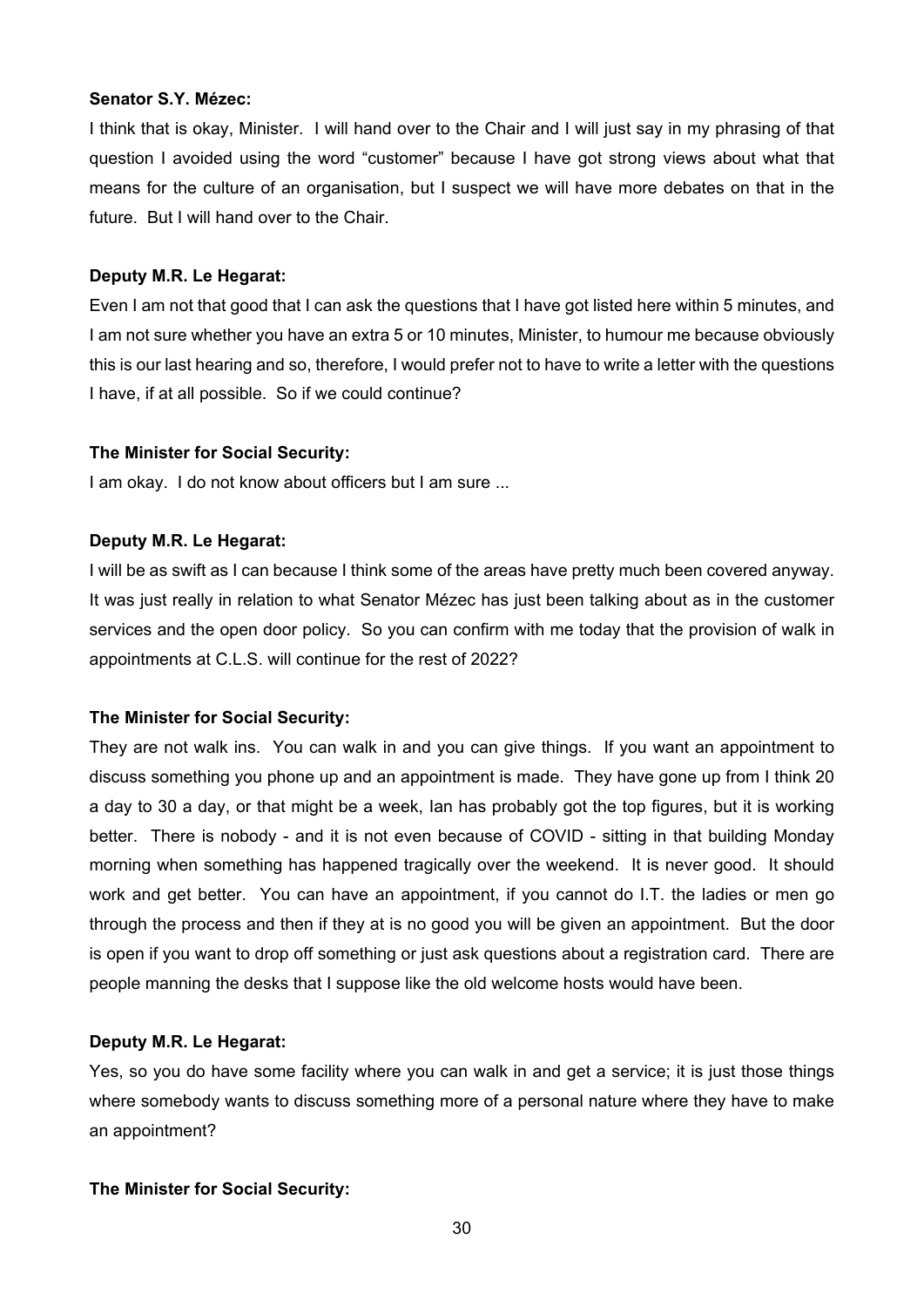Yes, and mostly income support claims, especially new ones, are normally brought about by a sudden change in circumstances, you could have lost a job or relationship breakdown or even more tragically that there has been a death in the family or something like that that.

## **Deputy M.R. Le Hegarat:**

I am just going to move on to the quality of life survey results. The recent Better Life Index highlighted that Jersey dropped 5 places on the index to 24 out of 41 nations. Have you identified areas where the C.L.S. or your remit as Minister for Social Security could help to improve the quality of life for Islanders?

## **The Minister for Social Security:**

Well I have not because I was away for 10 days and I came back literally and we got these questions. I think there has probably been more done by the officers but I could not answer that truthfully. I can answer it truthfully, that I do not know the answer.

## **Deputy M.R. Le Hegarat:**

Okay, that is fine. What steps do you believe need to be taken in order to improve for the next Better Life index score for Jersey? Any ideas?

## **The Minister for Social Security:**

What do you mean, setting the questions or ... Sue needs to answer this. I have really not even studied it; being away has been hectic and then I am not well but, yes, go on please, Sue.

## **Associate Director, Strategic Policy, Planning and Performance:**

Thank you for the question. The Minister is right, she has not had time … we have not had a meeting since the index has been published so she has not had time to look at it in any detail. The index is obviously a really good idea; it is an international project and it seeks to kind of compare statistics across different jurisdictions. That does pose some challenges for Jersey because being so much smaller than other places we do not collect all this information every year so it is important to understand that some of the figures for Jersey will not be the ones that were collected last year; they will relate to a few years before. But within that it is really important that you look at a range of measures; health is just as important as people's income. The Minister for Social Security's responsibility mainly applies to employment and unemployment and we score really well on that one. We talked about the unemployment rate being the lowest for a long, long time, and long-term unemployment also dropping. Then there is a more general one about income where we do not perhaps come out quite so well in the international comparison, but I think on the income figures these are based on very old figures and your panel I am sure is very interested in the next version of the income distribution survey, or I think it is called the living costs and household income survey.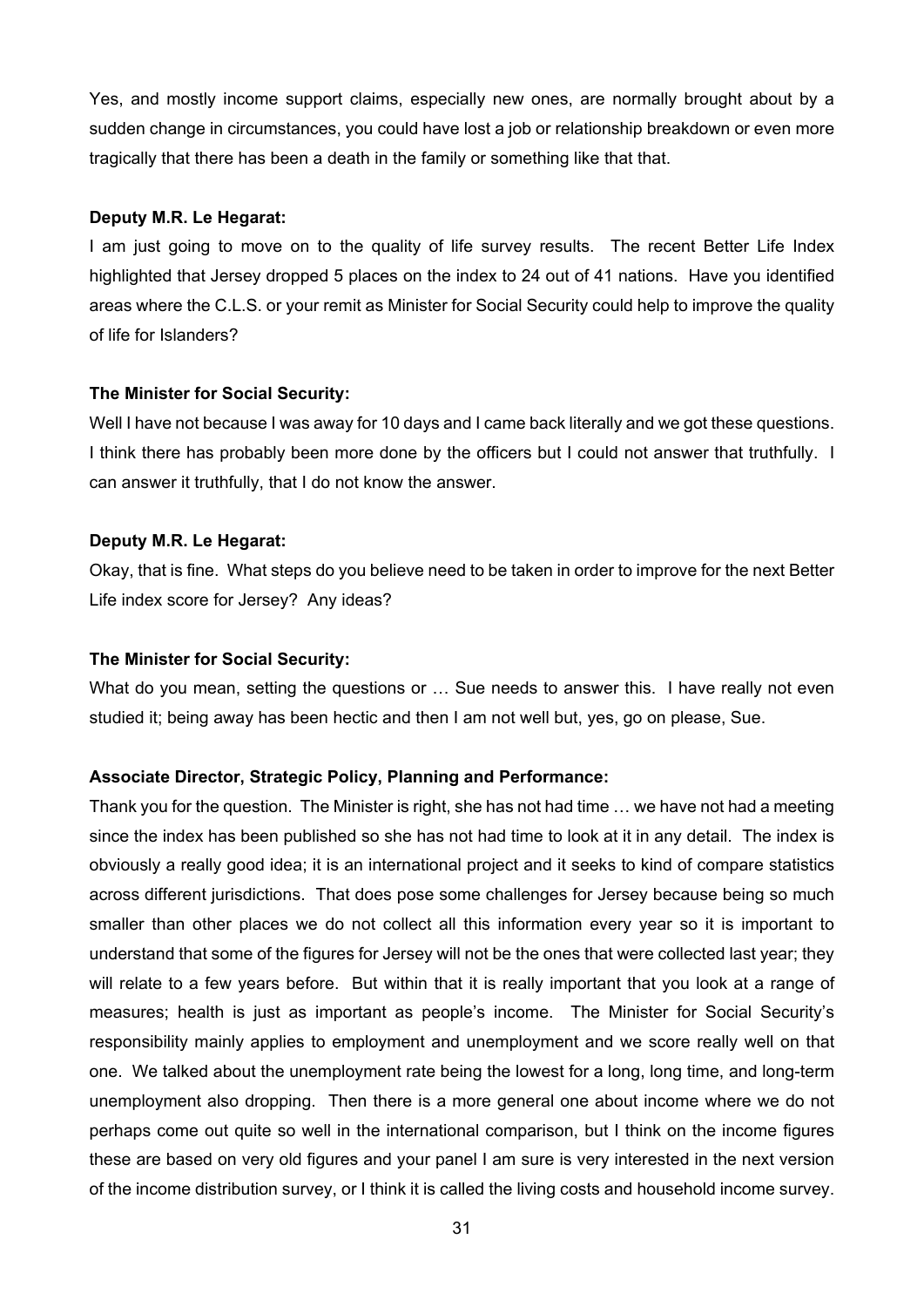## [16:30]

That was again disrupted by COVID and I am afraid this is a recurring theme, so some data was collected in 2019 and that limited data will result in a very limited publication soon. But a proper survey is being undertaken now and that will give us really good information. That will not be ready until the next Council of Ministers, but that will give you the detailed information the next Minister for Social Security would use to kind of decide areas that he or she might want to concentrate on. I think that is the most we could really say. It is an interesting international comparison. You have to remember that Jersey could be exactly the same as it was the year before and other countries have got better we will go down the list, because it is in order, so it does depend on other people's performance as well as your own.

#### **Deputy M.R. Le Hegarat:**

That is great. Thank you for that. Civil service reforms, target operating model, Common Strategic Policy, Government Plan. Minister, the civil service has undergone significant reforms since 2018 with many changes introduced across Government departments through the new OneGov structure and the establishment of the Government Plan, the Common Strategic Policy and the target operating model. Please could you provide an overview of the changes that have taken place within C.L.S. as part of these reforms? Have the reforms presented additional challenges or unforeseen consequences for C.L.S.?

## **The Minister for Social Security:**

Well I think this goes back to the target operating model. We were able to do that very, very quickly because of the nature of the business and we did that I think in the first year. I am the Minister for Social Security but I am not necessarily the Minister of C.L.S.; there is lots more that goes on down there, and I know at the beginning people were like: "Oh, all got to go down there" but now they are quite pleased that when they go down there or get that appointment ... Ian will elaborate. I think we are doing something extra with tax is the last one. It is just better for the customer. I am sure things can be improved but I think it has worked well for my department. You can see Deputy Young is bringing a proposition next week for much reinventing, going for more change very quickly after the next election. Personally I think that should happen after the next election if needed. Last debate of the last sitting to change massively things that have taken some departments a lot longer than mine to get into play and move it around again. That is just my political feeling, Deputy.

## **Deputy M.H. Le Hegarat:**

So from that you think that Social Security has benefited from the changes brought within C.L.S.?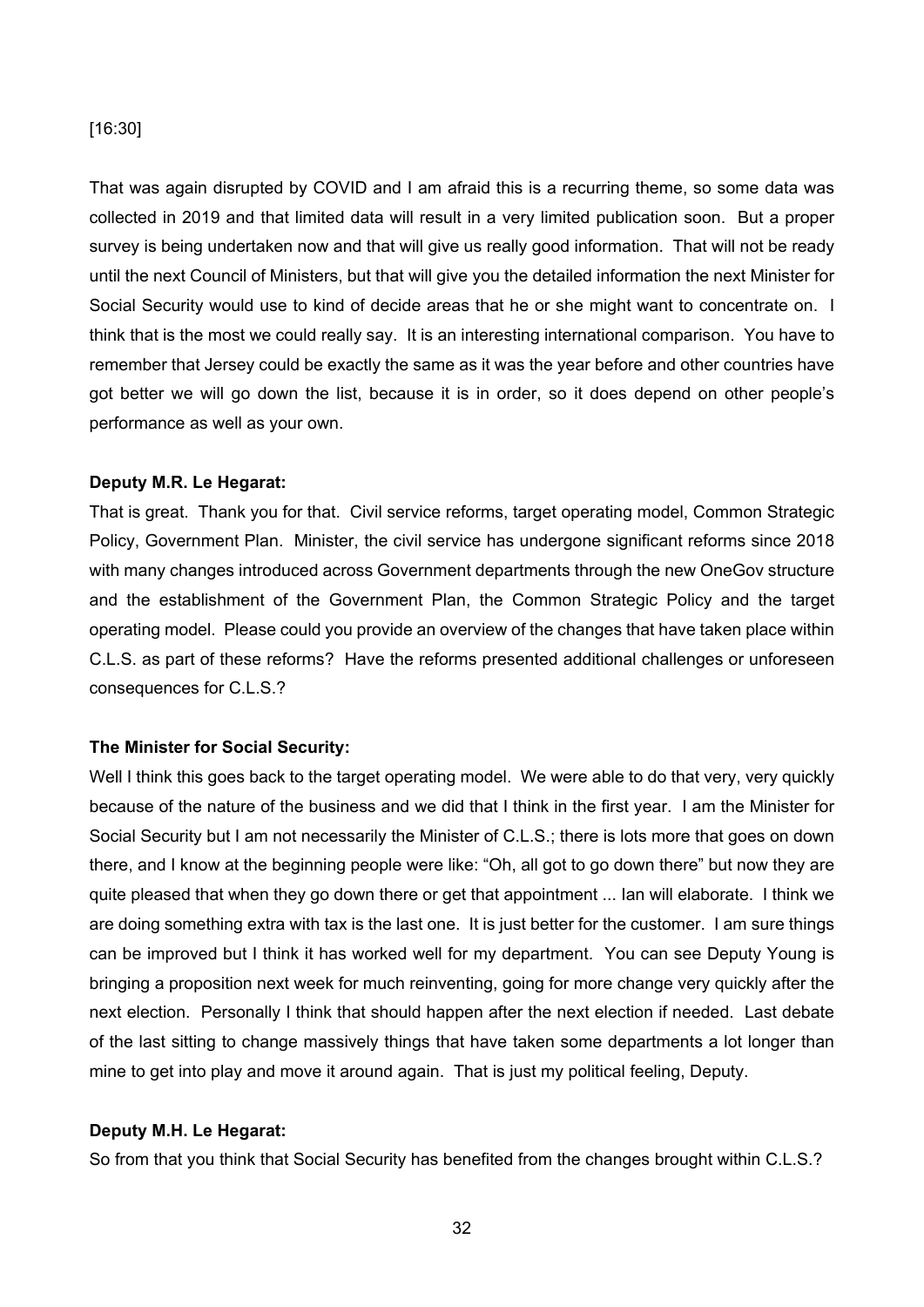## **The Minister for Social Security:**

Absolutely, and I think the public have benefited as well.

#### **Deputy M.H. Le Hegarat:**

Do you know how much those reforms have cost C.L.S. since 2018?

#### **The Minister for Social Security:**

Well I think they made savings but I would definitely have to bring Ian in for that because it is operational, he is in charge of all the target operating models, putting different people in different teams, and then obviously ... I do not know if COVID would have had an effect but, Ian, can you elaborate on that?

#### **Director General, Customer and Local Services:**

Yes, certainly. So the target operating model changes we made across not just the Minister's areas of Social Security but also the library, the Office of the Superintendent Registrar, and the extra services we brought in, the crematorium, the nursery education fund and so on. When we restructured we actually made savings that contributed towards the Government's rebalancing ambition, which allowed more money to therefore be put into growth for other projects. So we made savings, so we are running at a lower cost than we would have been had we continued to operate essentially as we were before. But more importantly, if you look at the library we have supported our library team to expand to the hours, to move the branch library to a much better location out west. The crematorium service has been transformed. We are really pleased with how the teams have worked with users, the stakeholder group we set up there, and the Office of Superintendent Registrar has had to handle through COVID but we will continue to handle all the registrations for the Island for I think 10 out of 12 parishes. So again that should in the long run provide a better service for the public by making things easier. That is our ambition; if we can make things easier for Islanders to do business with Government then that is better, it is better for colleagues who work in Government but it also means that we can free up our time to help those customers who need the most help. That is a really important part of what we are trying to do with transform by removing a lot of the manual processing that we still do, because our system is 20 years old, and be able to focus our time more on supporting the public, and that is a good ambition to have.

#### **Deputy M.H. Le Hegarat:**

So it is clearly your view that it has improved it for the public, but how have the reforms changed working relationships do you believe between C.L.S. and other governmental departments since 2018?

#### **Director General, Customer and Local Services:**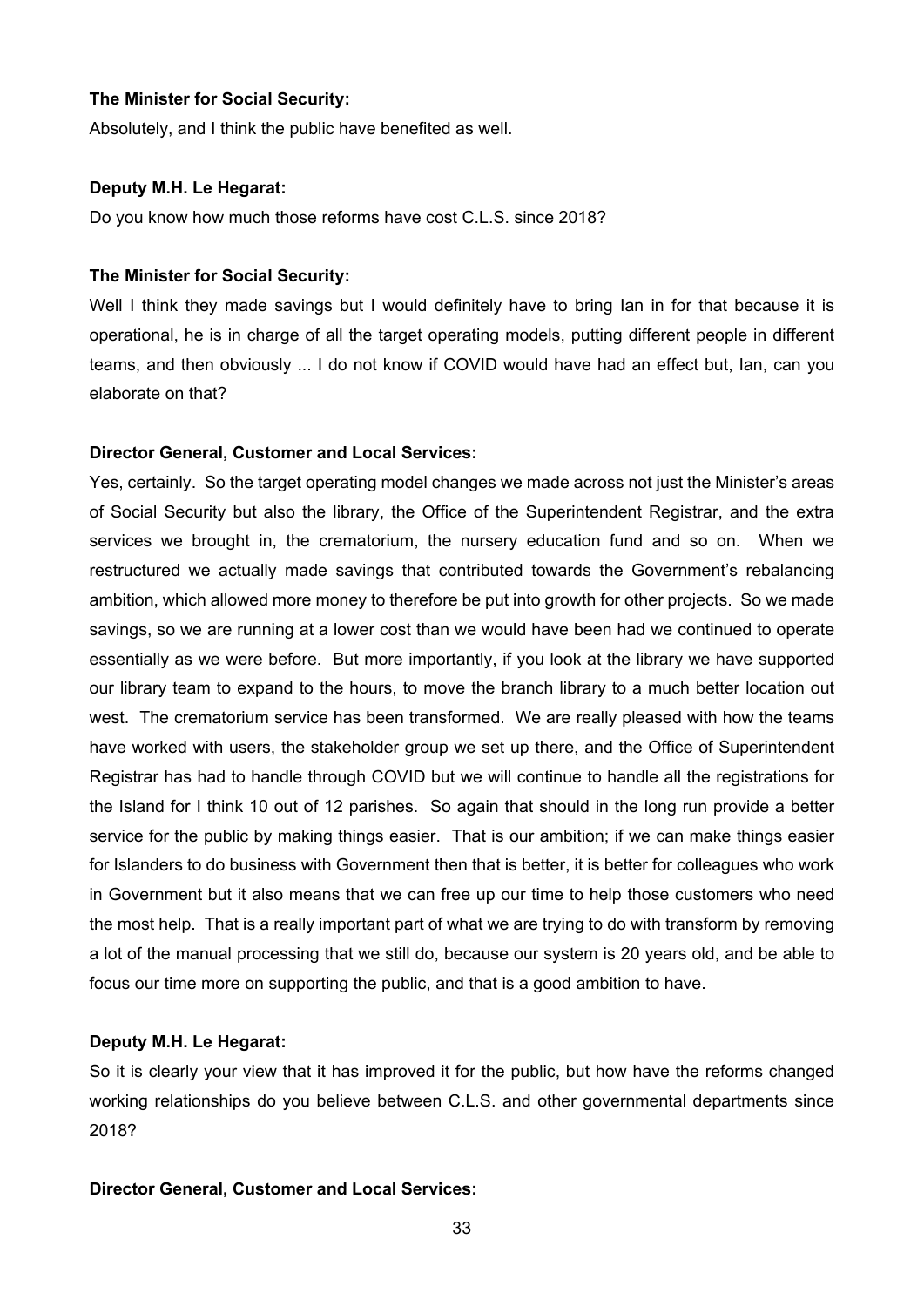We have been leading on the customer strategy and working with a cross section of people from across different departments to apply the same A.C.E. (accessibility, consistency, easiness) plus principles, trying to get people to think ahead for what service the customer might need next. So we have been working and we are making good progress; 3 years ago we did not have a complaints policy, 3 years ago we did not have much in the way of customer survey, only really in C.L.S. Now we have got thousands of bits of customer feedback which we have, we have got complaints and compliments coming in from customers in a much easier way. We are in a much better place during COVID than we were in the beginning of it, in those respects. So we work closely. We would not be able to transfer things from Health, from Home Affairs, from Education, and indeed we are now supporting colleagues in Revenue Jersey by doing some simple straightforward activity for them. When a customer has phoned up to register we can register them in the tax system as well as register somebody for Control of Housing and Work Law purposes, whereas previously they would have had to go and speak to somebody else and do something else, so we are making that easy. We are making good progress in that. It has been slower than what I would have liked, for obvious reasons due to COVID, but we are still in discussions about transferring other services across Government into C.L.S. where we can I believe take the feedback from those colleagues who might be transferring and help them make improvements to the service.

## **Deputy M.H. Le Hegarat:**

How have the reforms impacted C.L.S. working relationships with the third and voluntary sector, do you think?

## **The Minister for Social Security:**

We have got Paul McGinnety, we had someone else before who was very good but Jersey was not for him sadly, and then Paul was already doing something. But I think it has absolutely improved relations with the third sector. That is what Paul was talking about earlier, this steering group across the board, some third sectors, et cetera, but also people in the media and that. But I just think it has worked very well but, Ian, do you want to add? Or if Paul is on the line.

## **Director of Local Services:**

Yes, I think, Minister, it is about having that mutual respect. We are so lucky to have 400 charitable organisations, a really strong civil society, an excellent parish system and I think it is how we work together. Funnily enough I was having to give evidence to the panel this morning about COVID and I pointed out that the strengths of Jersey really helped the community. So we have to have good relationships, we have to have parity, we have to have an open dialogue, and through our cluster groups that we have which focus on cancer, learning disabilities, homelessness, children and young people, vulnerable adults, we work in partnerships with organisations. The library, again we see this as a place where third sector organisations would come and use and we do on a regular basis.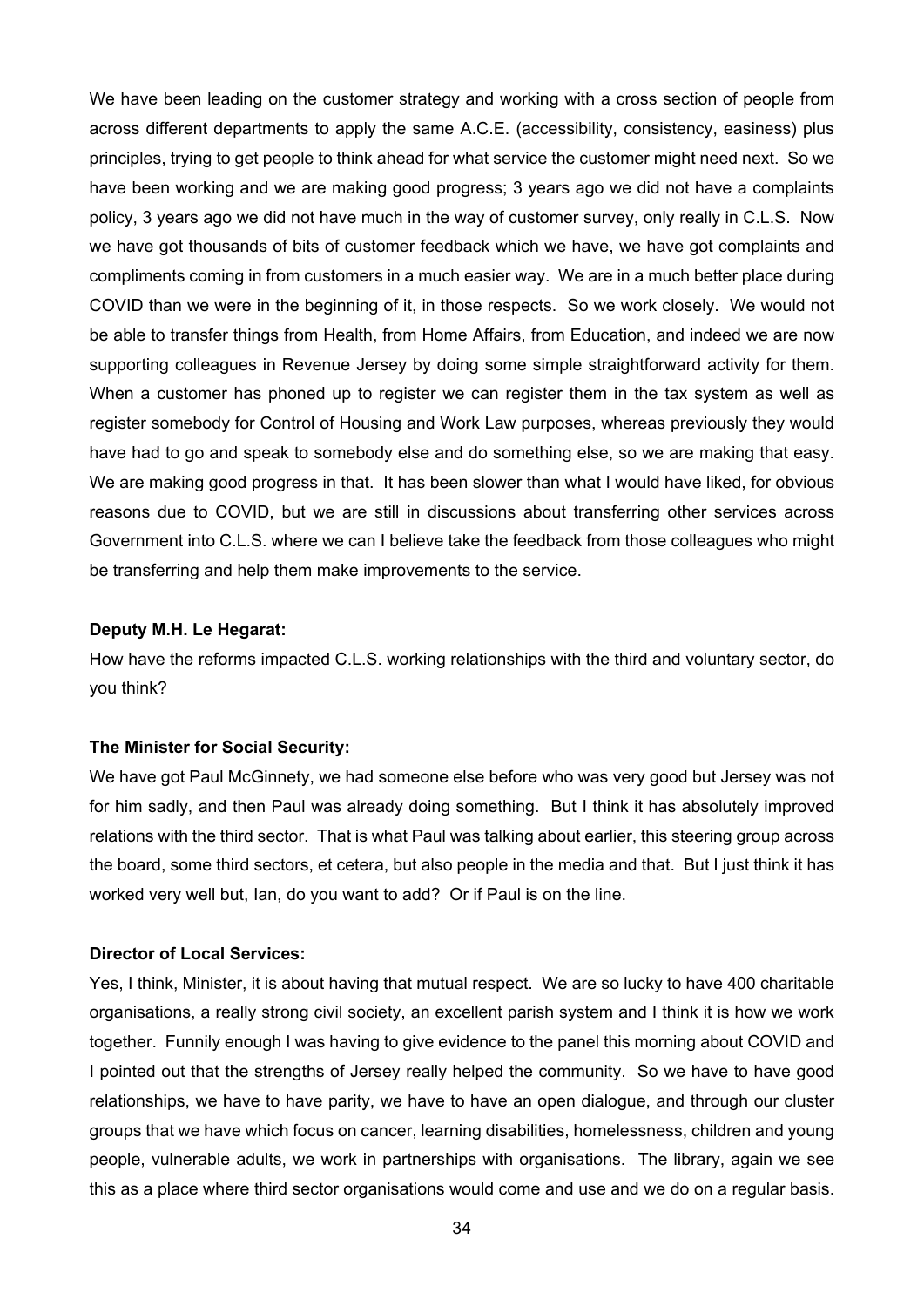You will be delighted to know that we have hit the first time we have had 1,000 people in the library since the start of the pandemic this week so we were over the moon with that. I think it is just about nurturing that relationship. If I am honest, when I first arrived it was maybe quite sort of top down, and like any relationship you have got to invest in it and you have got to be open and honest, and I think that is where we are. So there is still some work to do but I think we are in a better place in terms of being far more transparent. As Sue said before, we work with everybody from the food banks to Jersey Hospice, and again I think at the end of it we all want the same thing; we want the best thing for Islanders moving forward.

## **Deputy M.H. Le Hegarat:**

Okay, and the final questions from me, Minister, following the 2022 general election how will continuity of C.L.S. services be maintained by the next Minister for Social Security over the next 4 year term, do you think?

#### **The Minister for Social Security:**

There is a big unknown who ... no secret, I am going to be standing. No secret, I do not know who is going to be in Council, I do not know who is going to get what job. As I say, there will be a handover legacy report; it is not going to be sort of public because we could have been accused of doing electioneering. I would just say carry on doing this, carry on improving all the time for the customers. As well we will be getting the new office building which there has been lots of consultation with my staff, C.L.S. staff, et cetera, who is in there. But that is such a big unknown, Deputy, who is going to be in and who is going to make the decisions. It could be an all new Council of Ministers but there is lots of work that was done before I came in and I took it forward. The family friendly, there was lots of foundation … why would I not want to take that forward. I think the next Minister for Social Security ... well, if somebody stood up and went for the job of Minister for Social Security and said: "I am going to throw the baby out with the bath water, I am going to start from scratch" they would not get my vote.

## **Deputy M.H. Le Hegarat:**

The final thing I was going to say was - and this is a question for you as well - obviously C.L.S. ... there is obviously a director general in charge of that in relation to Ian Burns, however, what has always been evident to us as a scrutiny panel is that there is no sort of Minister responsible for C.L.S. as an overall. Do you think somebody should take that mantle and have the responsibility for C.L.S. overall?

#### **The Minister for Social Security:**

I think that would be a massive job because we must not confuse policy with implementation and operation. As Ian has just said, they do the library, they do the crem, but the policies that are made

35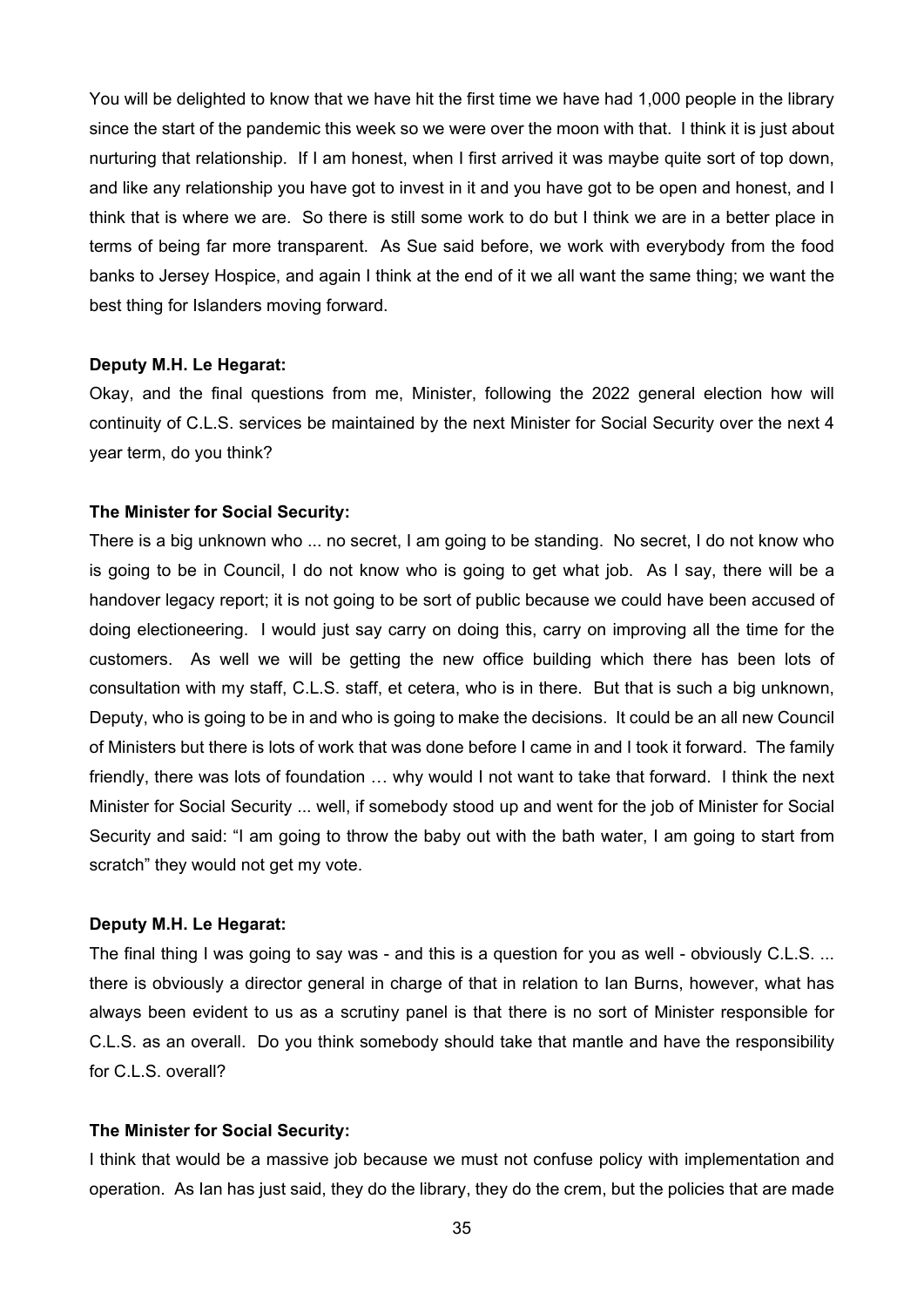on changes, if it is the library law, tax law, is always made by the Ministers for Treasury and Resources, Education, et cetera, et cetera. I think that will stay because if it was one you would have to be a bit of an expert in everything and I do not think that would work. You make the policies and C.L.S., best place to carry them out across the board so the customer ... the customer does not see the difference. The customer does not want to know: "That is not my bit you cannot collect that here" but the Minister has already made that decision: "This is the policy I want and that is how it is going to be implemented" and it probably goes to the States if it is a big change, and then C.L.S. will on the ground do the operational stuff and implement.

## **Deputy M.H. Le Hegarat:**

Okay, that is the final from me. What I would just like to say obviously because this is our final public hearing with yourself and your Assistant Minister and also the team, and I would just like to say from my perspective thank you very much for your participation over the last 4 years. I think we have had a good working relationship. I think we have, all of us, done our best to achieve what is best for the Island as a whole. So thank you to you, Minister, and to your Assistant Minister, Deputy Maçon. But I would also like to thank your team because, as I said, we have often overrun, we have often asked more questions and we have always had positive feedback.

## [16:45]

It has been a real pleasure for me as an individual, but certainly as Chair of this panel; I think it has worked really well between ourselves and you as Minister for Social Security. So I would just like to say thank you to all of the team and obviously to my other panel members, the Vice Chair, Deputy Pamplin, Deputy Alves and also Senator Mézec, for all of their hard work as well and to the 2 officers that we have at the present, which is obviously Katherine and Ben. So thank you very much all for your time and effort.

## **The Minister for Social Security:**

I would just like to add to that, Deputy. It has been a pleasure and I have always said we try not to spring any surprises and we try to give you as much as we can up front. Obviously sometimes timing was just too tight. But I think it helps because I have chaired reviews and been on different scrutiny panels; I was on the very first scrutiny panel which was Health, Education and Home Affairs. Imagine that one. We were covering all those. I do think that helps so you actually understand the 2 sides of the job. Thank you for the kind comments about my officers because they always try and ... if it is just a technical briefing and to me it is too technical, they understand it and they give you a technical briefing so you understand it, which has been brilliant, thank you.

## **Deputy M.H. Le Hegarat:**